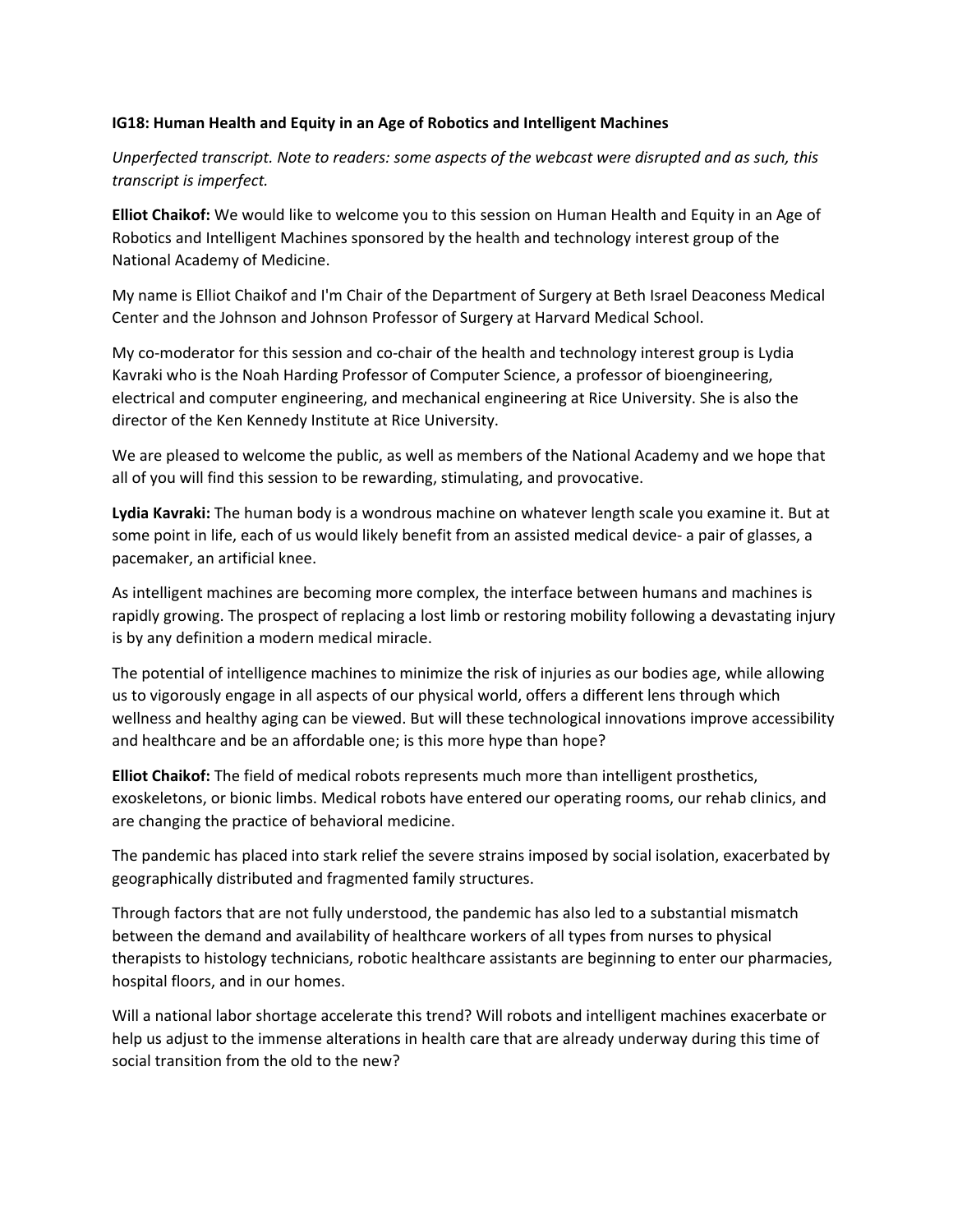**Lydia Kavraki:** We are very fortunate to have a group of outstanding speakers who will discuss many of these issues, this afternoon, including Paolo Dario, Professor of Biomedical Robotics at the Scuola Superiore Sant'Anna in Pisa, Italy; Michael Goldfarb of Vanderbilt; Brenna d. Argall of Northwestern; Laura Riek of UCSan Diego; Cynthia Brazil of MIT and Karen Eggleston of Stanford.

The President of the National Academy of Medicine will also address the session and we will conclude with a panel discussion. There will be an opportunity for questions from those in attendance during the panel session.

**Lydia Kavraki:** Our first speaker is Paolo Dario, Professor of Biomedical Robotics at the Scuola Superiore Sant'Anna in Pisa, Italy. Among his many leadership positions, Professor Dario has served as the President of the IEEE Robotics and Automation Society. And, as a member of the Information Sciences and Technology Advisory Board of the European Commission and the global agenda council on robotics and smart devices of the World Economic Forum. Professor Dario's work has helped shape the field of medical robotics.

**Paolo Dario**: Okay, thank you very much so, thanks to our chairs I'm honored and, of course, what's a big concern about having this responsibility share with you A little bit of the history of surgery, and how robotics jumped in this field, introducing a disruptive innovation. When we started in the '80s, we were considered crazy people, in fact, why, today, is certainly not the case. But surgery has been around for a millennia actually even pre‐historic times there is evidence so, for example, of surgery and the patients so by ancient India, Japan, China, Greece and the Roman Empire surgery was also performed in ways that for the time were brilliant. In the Middle Ages, the quality of surgery in Western countries declined, but still there were many practitioners and some barriers that prevented what is known as modern surgery had to be overcome and were overcome. We all remember the risk of amputation but then there was a breakthrough essentially discovering bacteria. Sir Alexander Fleming discovers penicillin and all these advancements, so anesthetics, antiseptic, anticoagulant, antibiotics, and analgesics all converged toward modern surgery.

This led to new innovations. Harold H. Hopkins, for example, invented optical fibers, and developments from these allowed the development of laparoscopic tools till when in 1987 the first laparoscopy cholecystectomy and at the time, this was considered as beyond acceptable surgical practices; there was a lot of criticism, but actually surgery progressed very much and rapidly through the introduction of endoscopy instruments. But through the first attempt to perform laparoscopic surgery, and to the development of what is today very, very common technology.

And then images came, and this was also a revolutionary contribution to the progress of surgery. We can imagine how strong the impact of imaging is in many medical procedures. You can agree that this was another disruption in the evolution of surgery, so this is that what can be considered the birth of computer assisted surgery so modern surgery as we've seen together with minimally invasive surgery and computer assisted surgery.

Very few when, in the early 80s, some people, including myself, but many colleagues that started to explore the use of robots in this scenario, and this, in fact, the first attempt for a brain biopsy using an industrial robot in brain biopsy and then other researchers came in with the neurosurgery, prostate surgery, orthopedic surgery, this is a foundational work with by Dr. Taylor and colleagues in orthopedic surgery, and these were the first human orthopedic surgery using the robot in 1992.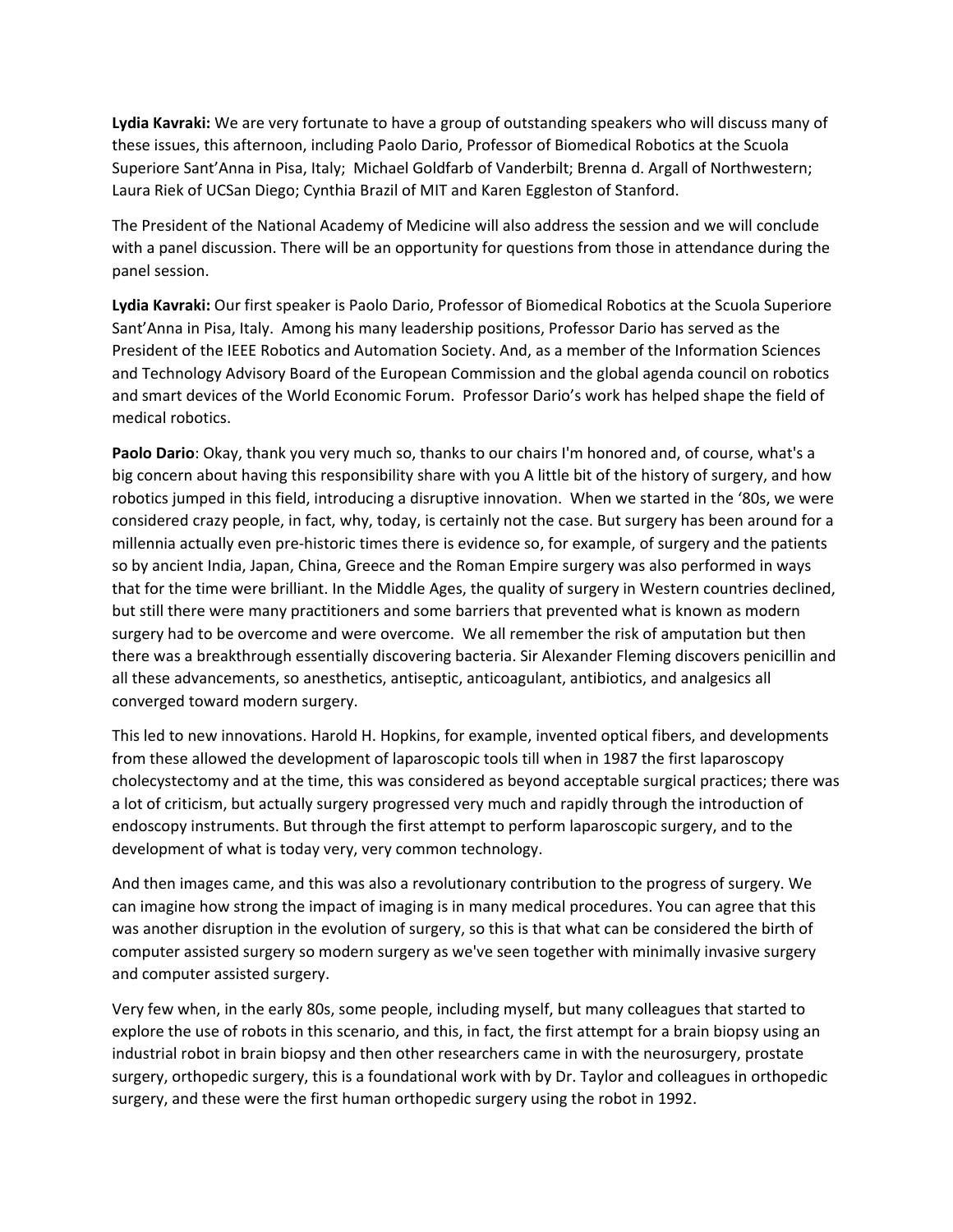And also, the exciting news of an in vitro scalpel, using gamma rays positioned by robots. So, you see again, images, robotics and computers and all together, creating a very novel and high performance, precise surgery putting together different tools; this is another revolutionary impact of robotic surgery. And then the well‐known introduction of the da Vinci system, which revolutionized endoscopic surgery. Some people, like [UNINTELLIGIBLE] have been leaders in the company … [[WEBCAST STREAM BREAKS UP]]

The Da Vinci robot is evolving, and more is coming. And this is an example, from Europe, of a competitor, showing alternative approaches to robotics. This one is being developed by company created by a former student of mine that demonstrates how super microsurgery, in fact, that could be performed using a very efficient and dexterous medical robot.

So this is the present. What about the future? The future is brilliant very promising. For example, new ways of performing interventions like high intensity focused ultrasound, what is called high‐dose ultrasound. These are the results on a European project in which, again, the combination of imagery, robotics, medical, computer system and planning and novel surgical techniques altogether contribute to open new frontiers in that robot- assisted surgery those are the other, the example of how this technology actually is making real progress toward real application in that near future. Also there's another very interesting frontier for robotics that is in the area of [[UNINTELLIGIBLE]], or pills that can be ingested, they can move through the small intestine, and more. It is a new generation of a painless colonoscopy system, controlled by images, telemetry, and executed by robots. This is an experimental approach, but it can really reduce, by an order of magnitude, the pain that the patient would suffer during a normal colonoscopy and more because the new generations that have ingested capsule or, for example, to monitor gastrointestinal health including, for example, by introducing the robot-controlled and tele‐operated or autonomous capsule that could detect the microbiome and not only diagnose but also provide that care for this.

I am going to conclude by pointing out to how science and engineering are contributing dramatically. Changes in that area that I like to show my students I will share with you how Nobel Prize awards, in fact, are at the basis of the deep innovation. Like, for example, artificially system, artificial vision, so the connection between discovery and invention is very strict, and I like to point out that the recent Nobel Prize was awarded to 2 scientists, the who discovered the mechanism of heat pain and touch proprioception.

This in fact that can be adopted, and we are doing this; it is the work of colleagues of mine in our lab in which, using this new knowledge and number of new devices, for example, for improved prostheses. The science of touch can be fundamental in developing new engineering solutions and open new avenues, for example the very important case of the bionic prothesis that makes use of the science and technology of touch to make prostheses possible.

And many kinds of sensors can be, for example, implanted for continuous heart activity, so in ex‐vivo and in vivo experiments, and this will would also open unimaginable frontiers for new robotics and surgical applications. Also based on top technology, one could develop breakthrough applications in the area, for example, of recharging the pancreas or what we call robotic pancreas, so eliminating injections of insulin and guiding the capsule to recharge without injection and implanted back. These are actually recent results that are we are going to publish.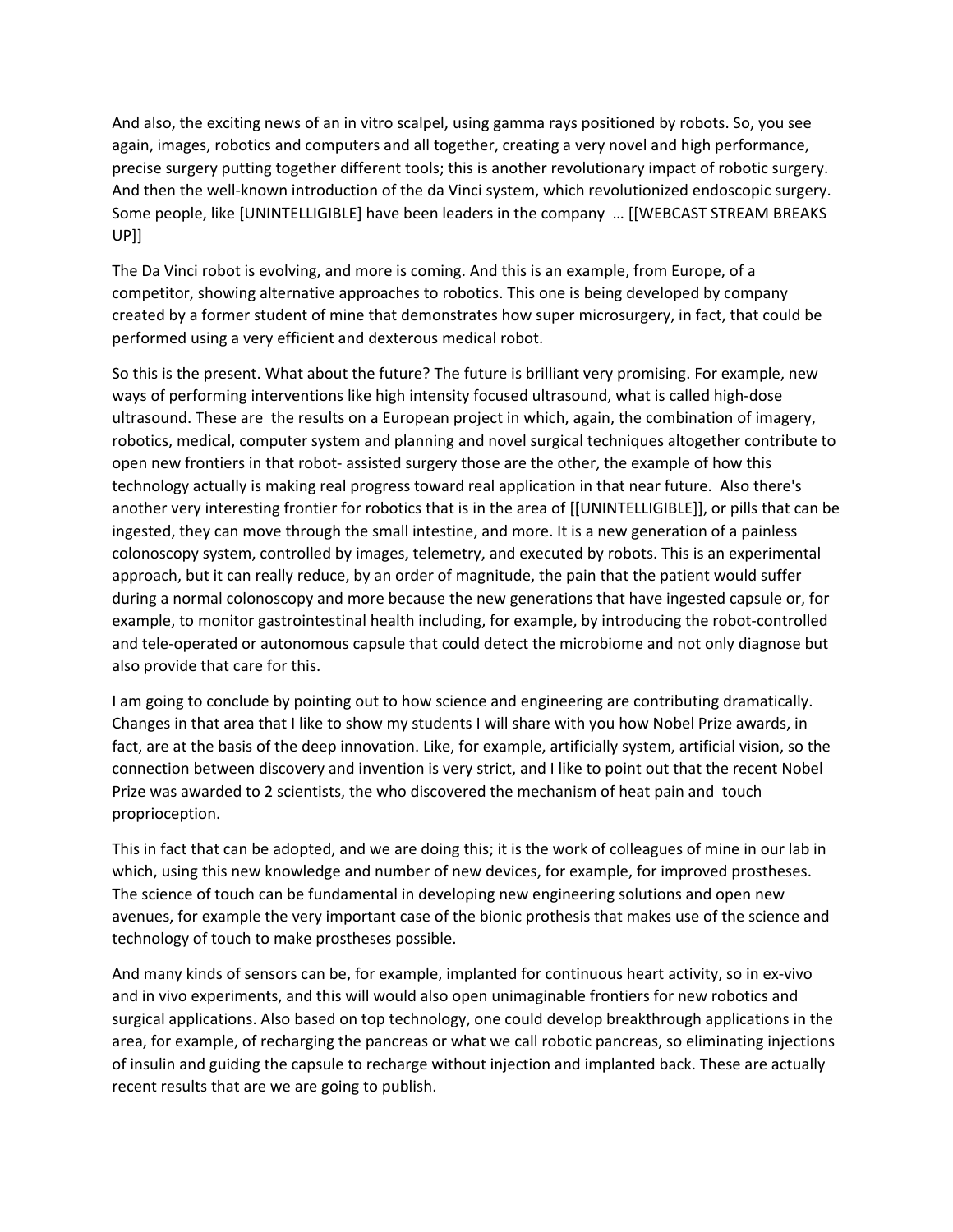And now this, a fully implantable device for intraperitoneal drug delivery that is refilled by ingestible capsules. We are on the way of exploring a new domain of implantable devices so robotics within the body, and in fact, many medical devices are exploring this frontier. You can see how a robot could reduce their sizes and how the nanotechnology could be integrated with robotics to open entirely new avenues for robotics surgery so, for example, magnetic microbots for targeted regeneration of cartilage tissue and other nanostructures.

So, to conclude, there are many, many challenges in medical robotics, in particular surgical, what is here or what can be done using existing devices so, for example, energy, new mechanism, multimodal image, integration optics, new simulators, human‐robot interaction, and more. But actually the ultimate frontiers, probably are to move from wired to wireless; from external activation to internal activation. recently new discoveries are being reported on how micro batteries could be developed, implantable micro back to is using the metabolic reactions, we see within, for example, tissue thing of blood and this is clearly towards what we call the hyper‐integration or micro‐, meso‐ and nano‐ would be probably the future, and there is to continue. Thank you, my old team and in particular, my colleagues, my students who are now my only friend to lead with. Many are the pioneers will develop this kind of old devices and it and make all these challenges to a reality, thank you very much.

**Lydia Kavraki:** Thank you Paolo for this wonderful talk, I think you ended the whole session wonderfully by giving us a perspective on what has happened in surgical robotic say in the past, and I will follow up with one question.

And you give us many examples of implantable devices, surgical robot and you talked about the transition from wired to wireless being a challenge for us as we move forward; what other gaps do you see in allowing surgical robots to transition to autonomous units.

**Paolo Dario:** I would say that autonomous robotics in surgery has been already explored, for example, originally with the orthopedic. The orthopedic surgeons, "robodoc", in the 90s was used in an autonomous manner to perform a hip implant.

And, but I would say, so this is a technology that more or less is already feasible in most cases, today, for example, the Da Vinci, is fairly operated.

So autonomous behavior is possible, but most surgeons prefer supervising; so, I personally believe that that in the near future, what will be more acceptable and technically more feasible, is a sort of mix in which there are, but as some degree of autonomy, but the surgeon and medical staff is always there to supervise and to introduce the skills that humans don't own, and then we have in order to make the surgery more successful.

**Lydia Kavraki:** Okay, thank you very much, and we will proceed to our next speaker right now, but all of you will have a chance to ask questions to our speakers during our panel session.

**Elliot Chaikof:** Our next speaker is Michael Goldfarb the H. Ford Flowers Chair of Mechanical engineering and co‐director of the Center for Rehabilitation Engineering and Assistive Technologies at Vanderbilt University.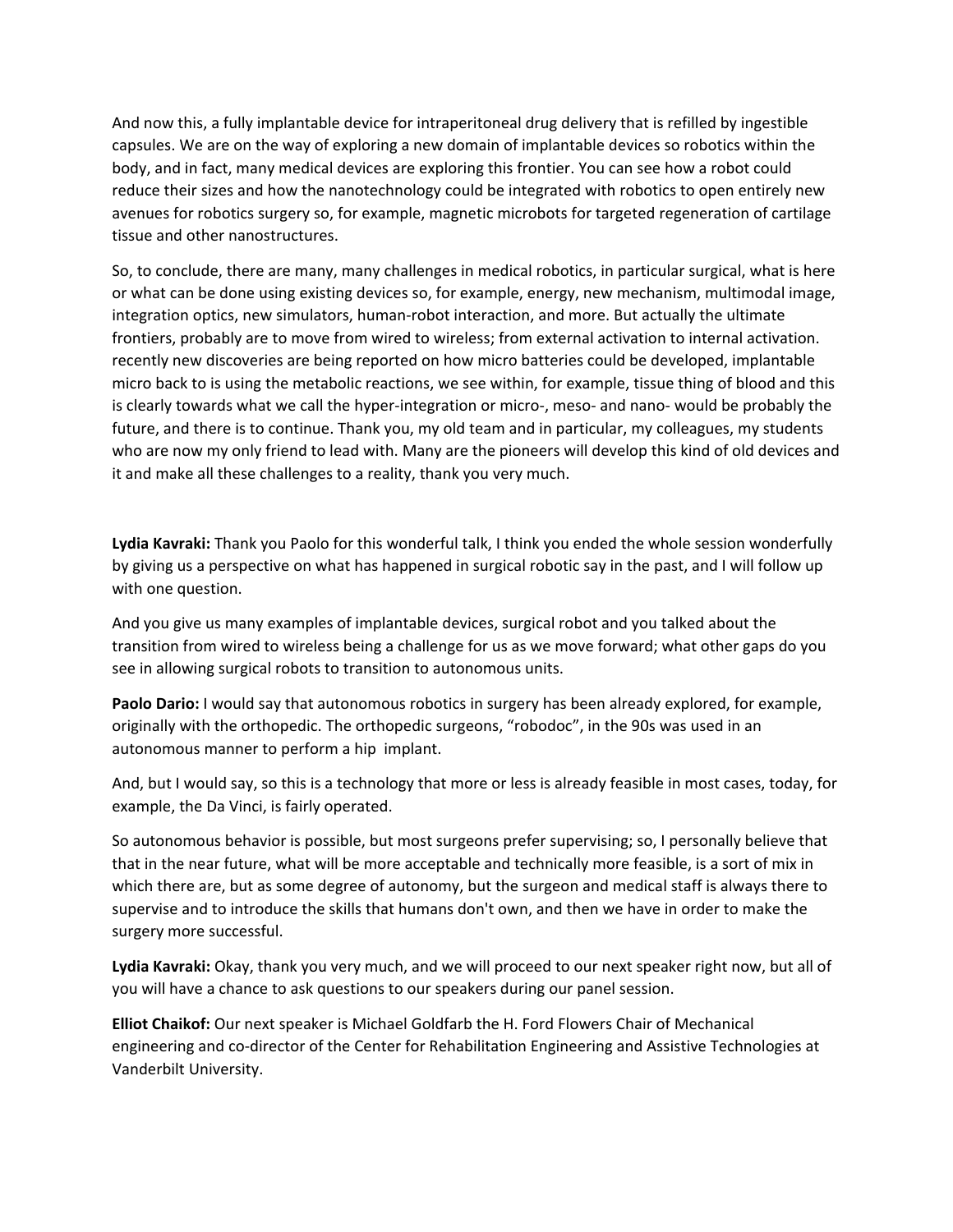Dr Goldfarb is also professor of electrical engineering, physical medicine, and rehabilitation; his research has sought to minimize physical disability with robotic arms, legs, and exoskeletons.

**Michael Goldfarb**: Now, thank you Elliot.

Today I am going to talk about some recent research trends and the development of robotic prosthetics and orthotics. I'm going to cover four categories of those which are: lower limb prostheses, and orthoses and upper limb prostheses and orthoses and I will cover them, starting with the lower limb prostheses and I'm going to go clockwise around this table.

So, to start with just an understanding what the state of the art is in in lower than prostheses. The state of the art and knees, I consider and probably most people consider is what's called an MPK microprocessor‐controlled knee which modulates resistance to motion so it'll provide a high resistance during stance phase to support the way to the user and then a lower resistance during swing phase so user can essentially swing his or her leg forward, and then the ankle is a carbon fiber leaf spring.

Both joints are energetically passive, which means they can resist motion but cannot provide motion; and despite the fact that they cannot provide motion, they do a good job of walking and a pretty good job of slope descent and stair descent; but there are a number of deficiencies that still remain, including stair ascent and steep‐slope ascent, which require power and so people do that using a step‐to way, instead of the step over‐way. And very slow walking and backward walking are stiff legged and individuals, especially individuals with transfemoral amputation fall at a much higher rate than healthy individuals, about 50 times more, because these legs don't have recovery reflexes, they're not very robust to perturbation.

So, the primary research trend over the last decade has been to add motive power to lower limb prostheses so robotics technology has become good enough, and really around roughly 2010 or so, where the robotics technology became good enough to put power into these legs; and, I think clearly, a leg that has a set of artificial musculatures that can both resist motion and provide motion would do a better job in providing the functionality in the healthy limb. Just to give you some examples of this‐ this is a power knee and ankle that are one of the devices we've developed in my lab over the past, I don't know decade plus, so these can provide good variable cadence walking, adaptive walking but, as I said, you know the passive legs are also good at providing walking. Power legs, however can provide much better stair ascent and slope ascent, actually also better stair descent because the leg part of descending stairs is kind of reaching down to the next stair which provides a more stable motion, and so you need power and motive power and swing to do that so better stairs ascent and stair descent.

I mentioned also this idea of stumbling; so, here's where the passive prosthesis stumble that's with the passive MBK; but we can put reflexes into the power devices with the intent of reducing the effect of these perturbations so that you're less likely to stumble. And this is an ongoing study; but just to be frank, that results in that these reflexes substantially reduced the magnitude of stumble perturbations.

So, what are the challenges? I think at this point users demand agency over their limbs when you're moving, when you're walking. Devices that have motor power have agency; they are capable of autonomy. But I don't think users will accept shared autonomy so really, I think a large focus of current research is developing control and interface approaches that ensure that the movement of the device is highly coordinated with the movement and movement intent of the person using it.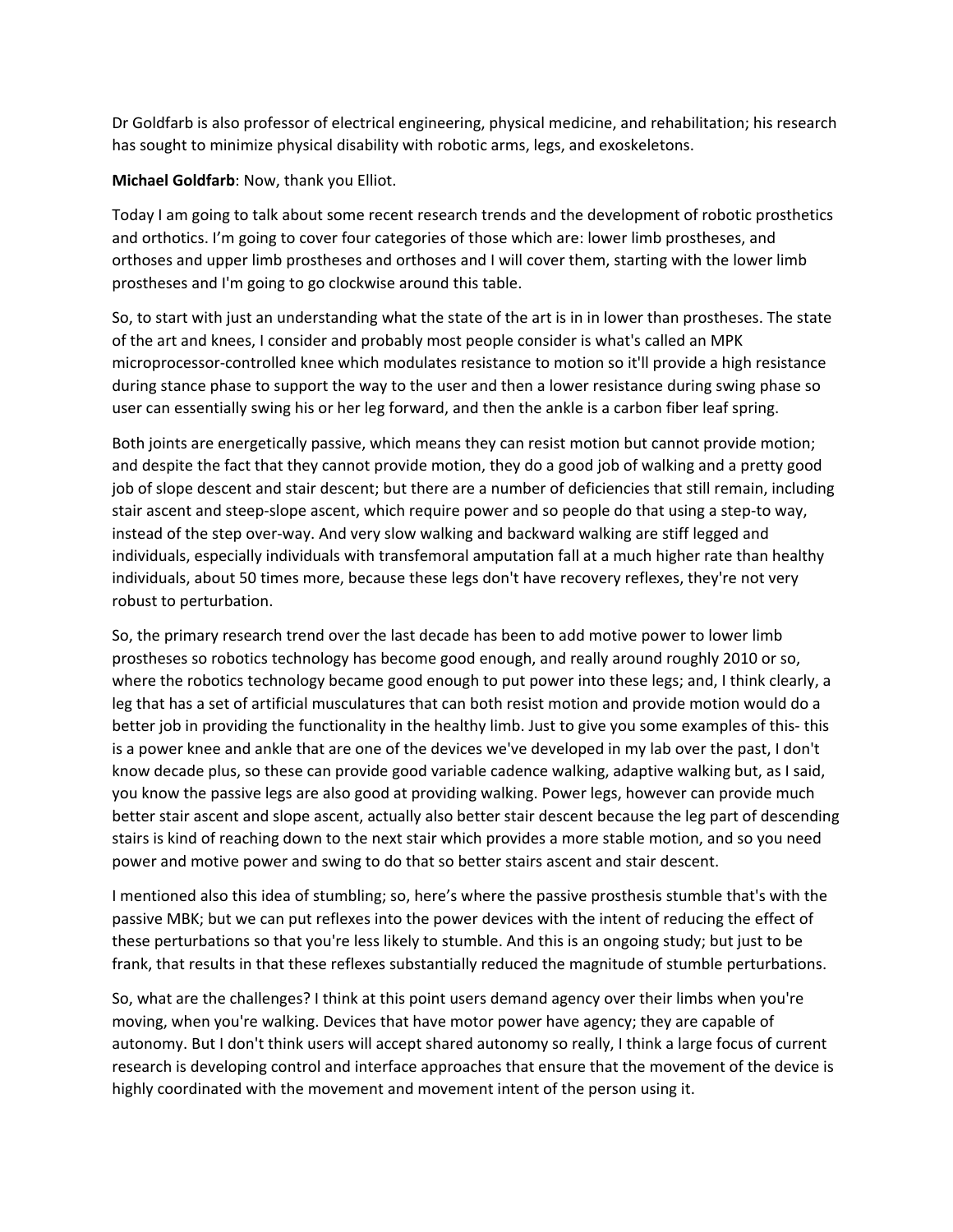All right, lower lumbar orthoses; kind of the same story where traditionally they've been passive. A typical ortho says I'm showing a here and the ankle for orthoses would probably typically have a stance at activated, the locks are your knees locked during stance, this is kind of a mechanically lock system, and then you have some kind of stiffness at the ankle to provide stability and support and generally they're less sophisticated than lower limb prostheses they do provide support to unstable joints and to weak musculature; the resulting gait is usually stiff legged and isn't very adaptable to other terrain. I would argue that one of the greatest limitations of these devices, is that they can't provide motive power. Well, maybe 2; they can provide motive power because the people who use these devices are probably people who could really benefit or large number of them really benefit from motive power. And then also they don't have much adaptability, so they walk on level terrain can't do much else. So maybe it's clear that there's real opportunity here for motive power, so you have the same trends, I would say, as in lower than prostheses lower limb orthoses that have power generally become known as exoskeletons, I personally prefer the term orthoses but that's not where the semantics have converged. I would say there's two major classes of exoskeleton, maybe there's more than that, but I'm calling them, you know they've really kind of bifurcated along the lines of exoskeletons for non‐ambulatory individuals and exoskeletons for poorly ambulatory individuals.

And the difference is the non‐ambulatory individuals, you can think of as people who typically would use a wheelchair to get around and they don't insist on coordinating their own movement. They want control over the exoskeleton but the actual coordination of movement, they are willing to seed to the exoskeleton. Whereas poorly ambulatory individuals can walk without the exoskeleton, they're not willing to concede agency or control of coordination. That happens to be the harder problem from the exoskeleton perspective; so, the devices that are available for nonambulatory individuals such as the one shown here have already started to emerge and I have at the bottom here a conflict of interest there because that was licensed for my lab, but there are other similar devices on the market. Those have started to emerge commercially; the second class has yet to emerge, but they are coming, I believe.

Just to give you an example of the first class of devices from primarily non‐ambulatory, this is a woman who's actually not wearing exoskeleton; she's a spinal cord injury patient we see wearing an AFO on the right leg and a KAFO on the left leg. And she's able to walk of sorts, but you know the power is not coming from her leg's; orthoses are able to prevent her knees from buckling but power is really coming from her upper body. So, this is walking of sorts, but this is a type of individual who doesn't insist on coordinating their own movement. With the exoskeleton this is the same woman the same week with an exoskeleton and you can see the motive power and the coordination that the exoskeleton offers really provides I'd say substantial improvement in her in her mobility so she is able to command steps, but not commanding the motion coordination.

Alright, the second class and, to my knowledge, there aren't really commercial solutions available yet, but they're emerging. This is one that is a pre‐market prototype from Parker‐Hannifin they let me present this here, but the idea is it's basically the same as a regular KAFO but instead of a stance lock knee joint that the orthotist would buy, you buy this power joint and the power joint provides assisted power. So, this shows a woman with a prosthesis ‐ this is first a few steps with a passive conventional KDO and then it'll show steps with.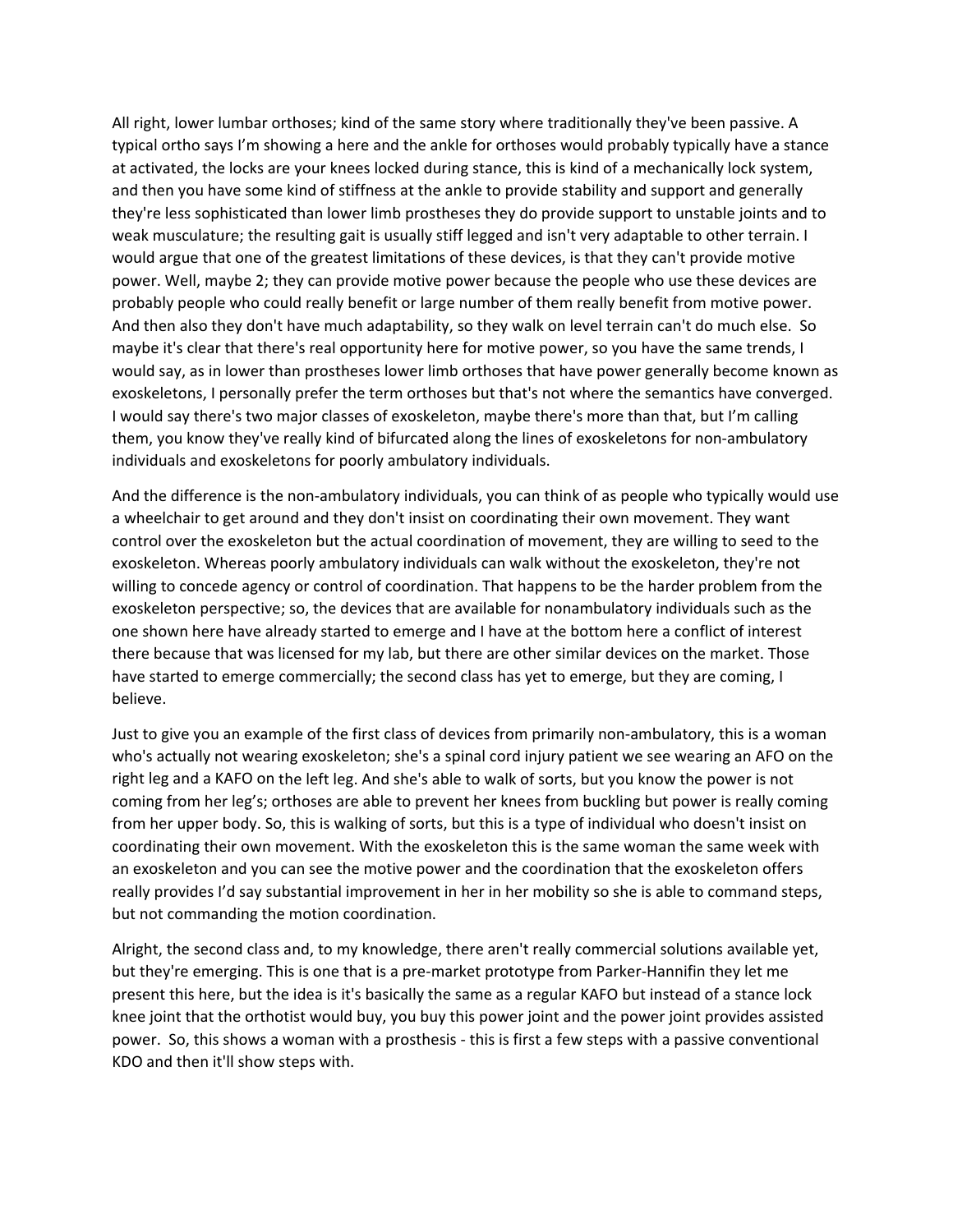What they call the nomad the assisted device, so you can see stiff knee, that's with the nomad and this is in slow motion so you can look at the foot, if you want to see the trajectory. And with the assisted motion, this is from the final plan with the nomad, the nomad is what they call this pre‐product.

So, if I had more time, I would extend this video or the video shows also slope ascent and slope descent, stair ascent and stair descent because not only does it provide better motion walking it also allows different activities.

So, with upper limb orthoses it's somewhat of a similar story, which is to say power but it's also not just adding motive power because the state of the art in upper orthoses are basically passive supportive, but now with power, you can provide movement. So, the question in the research field, this point is time, what movements to provide that will offer best functionality and how to source the time, information from the user to control that movement. So, with the lower limb, you have periodic motions, we understand the patterns of motion, and you can pick up on the patterns, to understand what a person wants to do but with the upper limb it's non-periodic it's pretty much all volitional and so you need more direct sources of information. So, the research field is looking at trades, understanding balances between those things. As an example, I'll show, this is a device in the upper right which we've been developing, it's a support arm exoskeleton, which is to say that the idea is not to provide dexterity this is this would be used for somebody with a prothesis so they've got one unaffected arm they're going to do most things with that on our arm with the affected arm, though, at least.

Let's see with the highly affected arm and density affected arm they can't provide they can't do bimanual tasks.

As shown at the bottom, the bottom left so most of bi-manual tasks. there's a symmetry between with the arms do one arm provides just support function, the other provides power and dexterity so we're looking to provide the support function here. So, and in doing so we just have a power grasp and release hand, and an elbow and wrist that are positional repositioning will but otherwise don't provide power, and then the power in hand you just use a button from the unaffected arm to control opening closing. I'll show you just a one of the assessments that we did this is a gentleman with a prothesis from a stroke. He was told to open the bottle without using his body but he's cheating but. So, he doesn't have control of his hand his hand has a lot of times so it's kind of like a rubber hand, it's closed, so he can wrap it around that bought the bottle in a stable way he can open it.

But a lot of times he'll turn the bottle and it'll work its way out because stable grasp isn't trivial. With the exoskeleton he can push a button it'll help them grasp where it'll grasp for really and he can you know take that off and then push a button and release; so that's just kind of an example of a representative example of where that field is.

Okay next and last is the upper limb prostheses and those so, unlike the other three other classes' device, upward prostheses have been powered for a number of decades since the 70s, probably least but. But they've been single degree of freedom joints with sequential movement, so if you'd have an elbow and a hand hand open close. And you moved elbow first and then open the hand and then those elbows close to and so on, so the research focus right now is really on increasing dexterity which means number of active degrees of freedom and also how to how to control those in some kind of simultaneous way the way that our central nervous system controls our movements and there are a lot of challenges to that.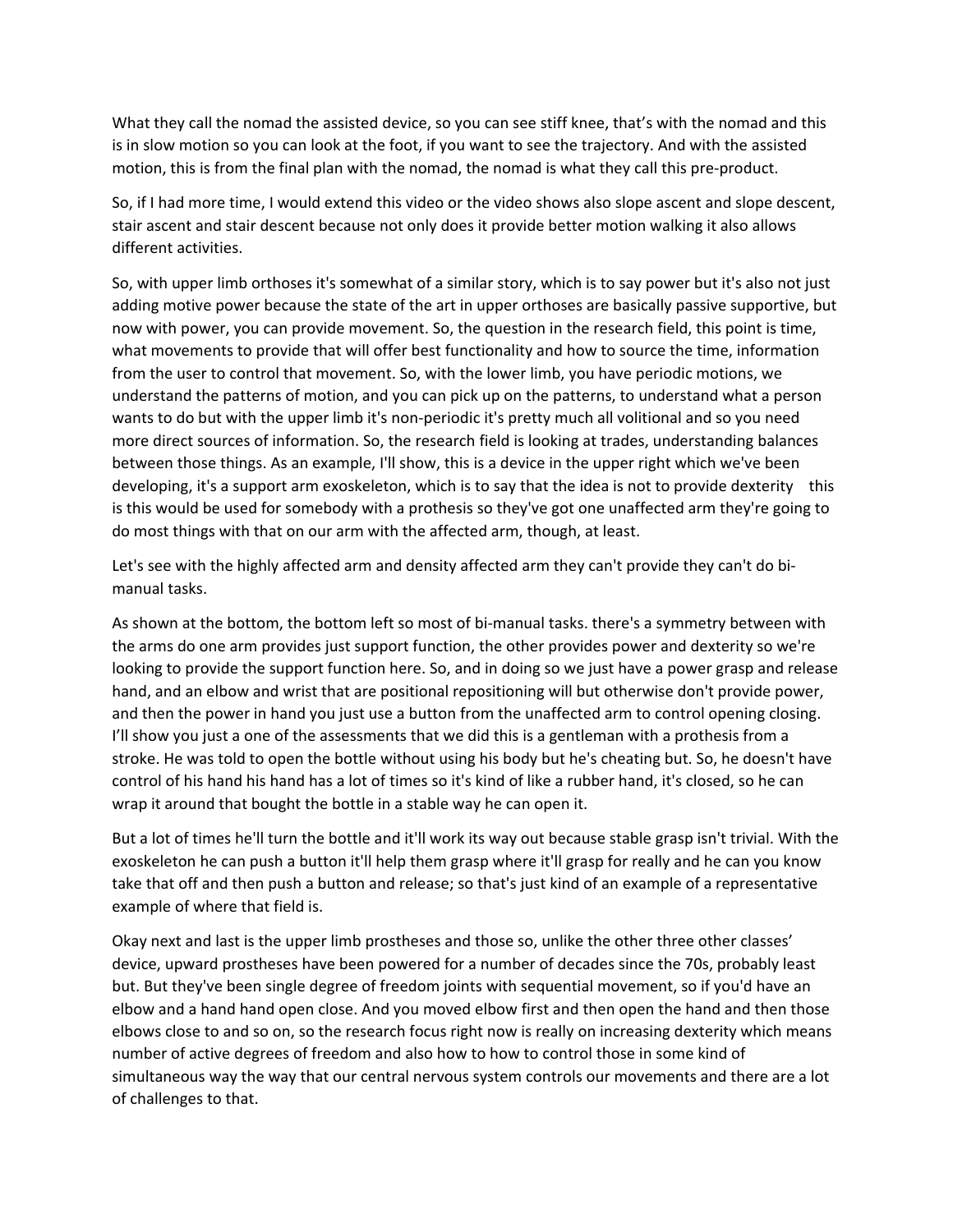And, and I would say where the field is right now is understanding where the best trades are and where the functional sweet spot is between how many degrees of freedom do you need, so healthy hand has, for example, 21 degrees of freedom, but it would be very difficult to implement that in a prosthetic hand and also where do you get all the control. So, kind of understanding that balance is really where that field that also, by the way, as Paolo mentioned earlier, putting sensory feedback into the person is another stream of research there and also integration is another stream and I didn't cover those because lack of time.

But the fields trying to balance again where how to provide best seamless control. I don't think it's there, yet I don't want to be too critical the field, but you know this article popped up when I was preparing this presentation, which is came from this year, a woman who has the arm listed there, that is commercial product, but says it's not useful for and it's really not useful because of this issue, yet. So that's one opinion but I think those issues really need to be resolved before these become truly useful,

So, my summary is in general, the field is adding power and or power degrees of freedom to prothesis and orthoses to provide better ability robustness functionality, etc. But that power is only useful only as useful as the control system that governs it, so the way person interfaces with it and really the user has to retain full agency, no shared autonomy to the extent that they know about it, and they must be able to seamlessly control the power before these are really ready for prime time.

That being said, progress, you know in in the field, especially over the last decade, even though the last five years has been very promising in my opinion, and I fully expect power devices to emerge and become widely accepted within the decade, because I think once that control problems address, they really do have the potential to add a lot of value to the user, thank you.

**Elliot Chaikof:** Michael that was terrific let me ask one question; can you comment on the viability of using brain or neural implants to interface with or control robotic prostheses or exoskeletons.

**Michael Goldfarb:** Thank you for the question. So, a number of groups are working on that and Paolo's group is one and I think that's really a trade‐off where address, a lot of people that see the field right now and the expectation for users is that they're not going to have surgery to be able to use the device.

I think people would be willing to have surgery if the functional trade‐off is worth the level of invasiveness really, so largely it's not there yet; it's hard to answer that in a blanket way, but I think largely it's not there yet. You know, one area in which I think there's potentially real value there is in sensory feedback. Because, arguably, the only way to get it in is to do some kind of neural implants, but that's an interesting area not ready for prime time. I think a lot of people looking at it and, to be realistic, again I don't think the commercial field's ready for that, but at some point, when the value that it adds for functionality is worth the invasiveness then then you know, it has promise.

**Lydia Kavraki:** Let's move to our next speaker now. Our next speaker is Brenna d. Argall, Associate Professor of Mechanical Engineering, Computer Science and Physical Medicine and Rehabilitation at Northwestern University. Professor Argall is also affiliated with the Rehabilitation Institute of Chicago now the Shirley Ryan AbilityLab lab, a premier rehabilitation hospital. Her research at the intersection of artificial intelligence machine learning and rehabilitation robotics advances human ability by incorporating robotic autonomy and intelligence into a system design device.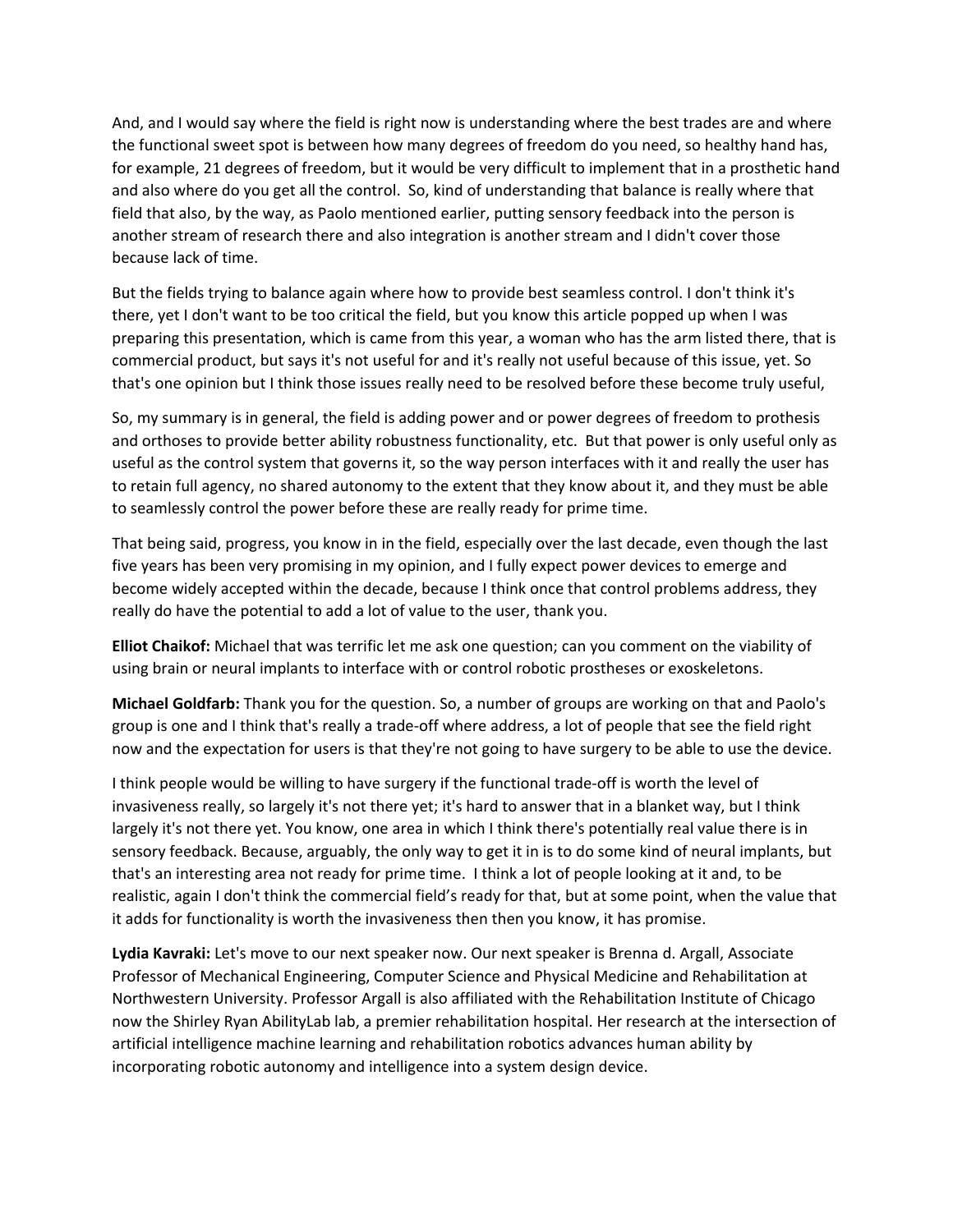**Brenna d. Argall (she/her):** Thanks Lydia. So, as is mentioned my lab is located in a rehabilitation hospital named Shirley Ryan AbilityLab, formerly known as Rehabilitation Institute Chicago. So, I'm someone who is trained as an autonomous roboticist who's been now immersed within and marinating within a clinical rehabilitation space for the last 10 years.

I'm going to focus in this talk on functionally assisted machines and what we see broadly throughout the field is that these machines are more capable mechanically than they are controllable by the end users who, they are intended to assist. And the reason why is because it's difficult to challenge to capture adequate control signals from the human body.

So, we see this most pronounced within upper limb prostheses perhaps where you have this challenge of the fact that the higher the level of amputation, the fewer residual muscles remain to capture control signals from in order to control now a higher degree of complexity.

Even if we take the powered wheelchair, which is arguably the simplest of these machines and also the most ubiquitous, it's a two‐dimensional control problem you control speed and heading. And, and yet we see that, as people have higher levels of spinal cord injury, for example, or more severe paralysis that necessitates to use alternative interfacing two joysticks we now see the dimensional only have the control interface drop down from two to maybe one and a half to one. And also, that it becomes like flipping a switch on and off, so it becomes a non-proportional control signal, so if you blow harder into a certain part, you don't go faster. And so, this makes it more difficult to control the power wheelchair.

And those challenges are only exasperated as machines become more complex; so now if we would like to use the same interfaces to control an assistive robotic arm mounted to a power wheelchair, controlling a robotic arm, just positioning the end the factor in space is a 60‐control problem, so you have to position it in 3D and orient it in 3D and that's not even operating the hand or the gripper that's associated with it.

Just to recap these challenges, so we have actually the impairment of the human that's requiring the use of an assisted machine that. Their impairment actually masks and filters that control signals that they would like to give to the machine. And we have control interface limitations of dimensionality and continuity that only increase as people's motor impairments increase as well.

And then we have this catch-22 of machine complexity, but often more severe motor impairments require more so more complex systems, which also requires now more complex control signals typically.

So this offers an opportunity for robotics autonomy; so what I mean by robotics autonomy is that we've take an assisted machine, we add on sensors that are able to observe the external world and we add on AI intelligence that's able to perceive or to interpret those signals and also interpret the control signals coming from the human, in order to provide assistance; so you could think of this as sort of driverless car technology, though I would argue that assistance can be actually much milder than that, so the sort of a driver assistance that we see on today's automobiles it's not talked about as being autonomy, but it really is. When you have lane assistance, when you have emergency braking, these are all forms of autonomy and this sort of assistance can be helpful for these assisted machines as well.

Now, when we think about autonomy within the space of rehabilitation and robotics, I tend to think about rehabilitation robotics as divided into these two big categories.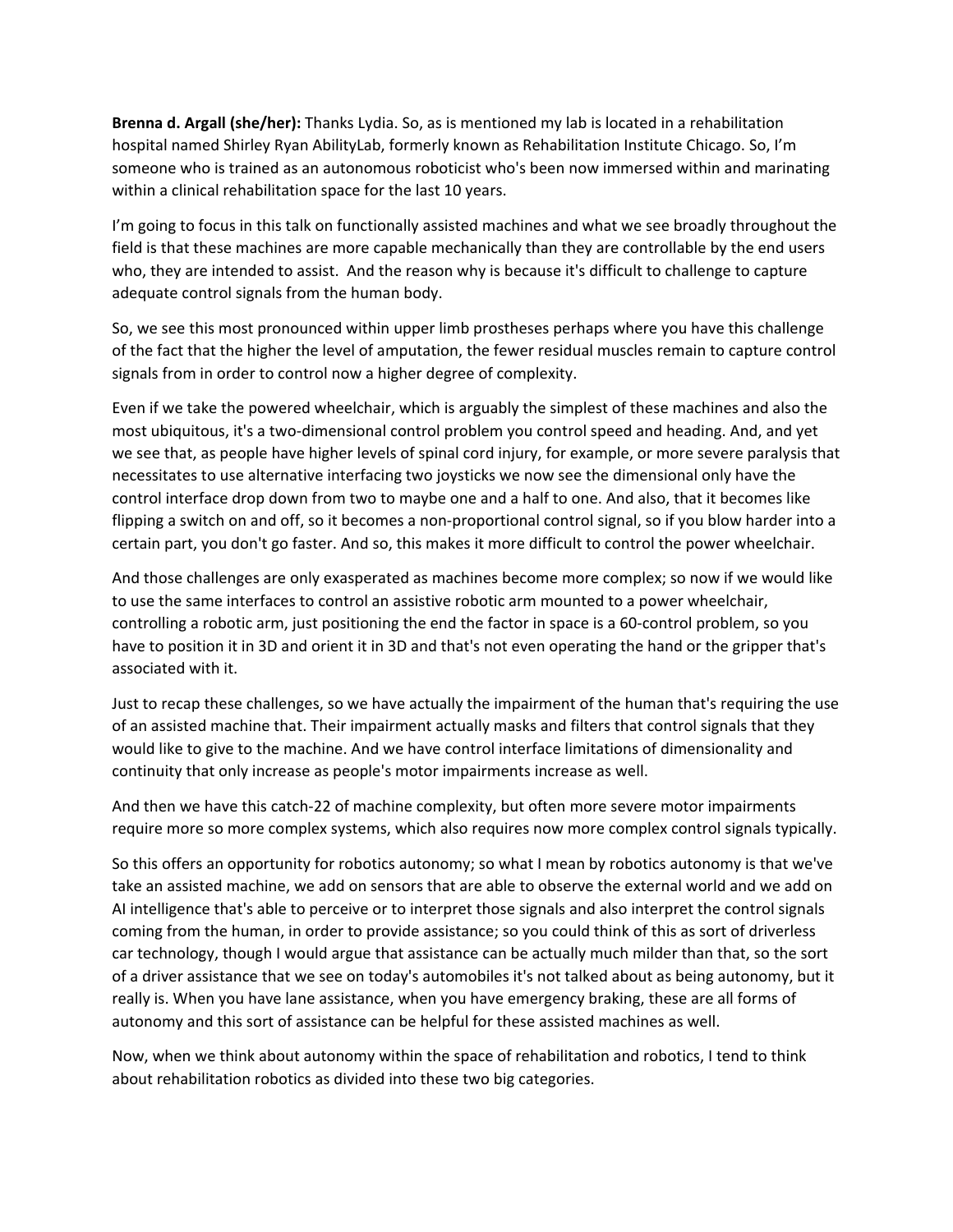So, there are robots that are used in the clinic and the intention is to rehabilitate the human body. Intelligence in these machines typically shows up as assist‐as‐needed control where you modulate the assistance provided based on the needs of the individual who's actually engaging in physical therapy.

On the other side of the spectrum are robots that intend to replace loss function, so this is now outside of the clinic; rehabilitation has perhaps plateaued; and there remains a gap in the function of the human and so the assisted robot is intended to bridge that gap.

When we think about adding autonomy to these machines, we now need to think about where the actual additional sensors and the additional computation required for those sensors would be housed.

And so, for robots that are worn on the body, this can create a challenge most markedly with upper limb prostheses because now, you would need additional computation to be housed inside of the arm and any additional sensors and computation adds additional weight, that's now hanging off of the arm, so this is a particular challenge.

For robots that are not one on the body, and perhaps even carry the body, this is much less of a challenge and, accordingly, this is actually where we've seen the majority of research in adding autonomy to rehabilitation robots happen ‐it's within the space of smart wheelchairs or robotic arms amounted to wheelchairs.

Now, when we add autonomy to these sorts of assisted machines, the devil is really in the details in how we add on the intelligence. Because if we take away the person's autonomy, at a time when they actually wanted to be in control, we're actually making them less able rather than more able. And that is obviously going to be a huge detriment to acceptance and adoption within greater within larger society, and also to our aim and in providing this assistance in the first place.

So as an example of this, within the space of smart wheelchair robotic wheelchair literature here are four instances of how control is shared with the end user, and I should mention also that it's well established that what end users want is shared control they don't want a 100% autonomous solution; they don't want a driverless car solution, they want to remain engaged within the control loop. So here we have the footprint of a wheelchair represented in green and we have three different control commands. So, the first is the control command that was issued by the human in red. The second is the control command in blue that's issued by the autonomy. And where the autonomy is getting that control signal is that it has some sort of a goal that it's trying to reach that it inferred from what the human had been trying to do, and that goal is represented as the blue circle. So, we might have goals that are just in the very immediate future, make almost no assumptions about what the human's trying to do. And that's what we see, for example in the top where it's just the current velocity command of the human for projected a half a second into the future.

Or it might be that we have a perception system, I met for example recognize that there's a doorway in the area and that a doorway is a difficult structure to navigate and spatially constraint and so it's taking that to be the goal, and therefore the autonomous path planner that finds a safe path to this goal will output different control trends depending on the goal.

And then we have the executed control commands, so this is now that we have these to control commands, one from the human one from our autonomy, and when you have to reason about what to do. And that's what this purple arrow is so it might be that we blend the two it might be that we kept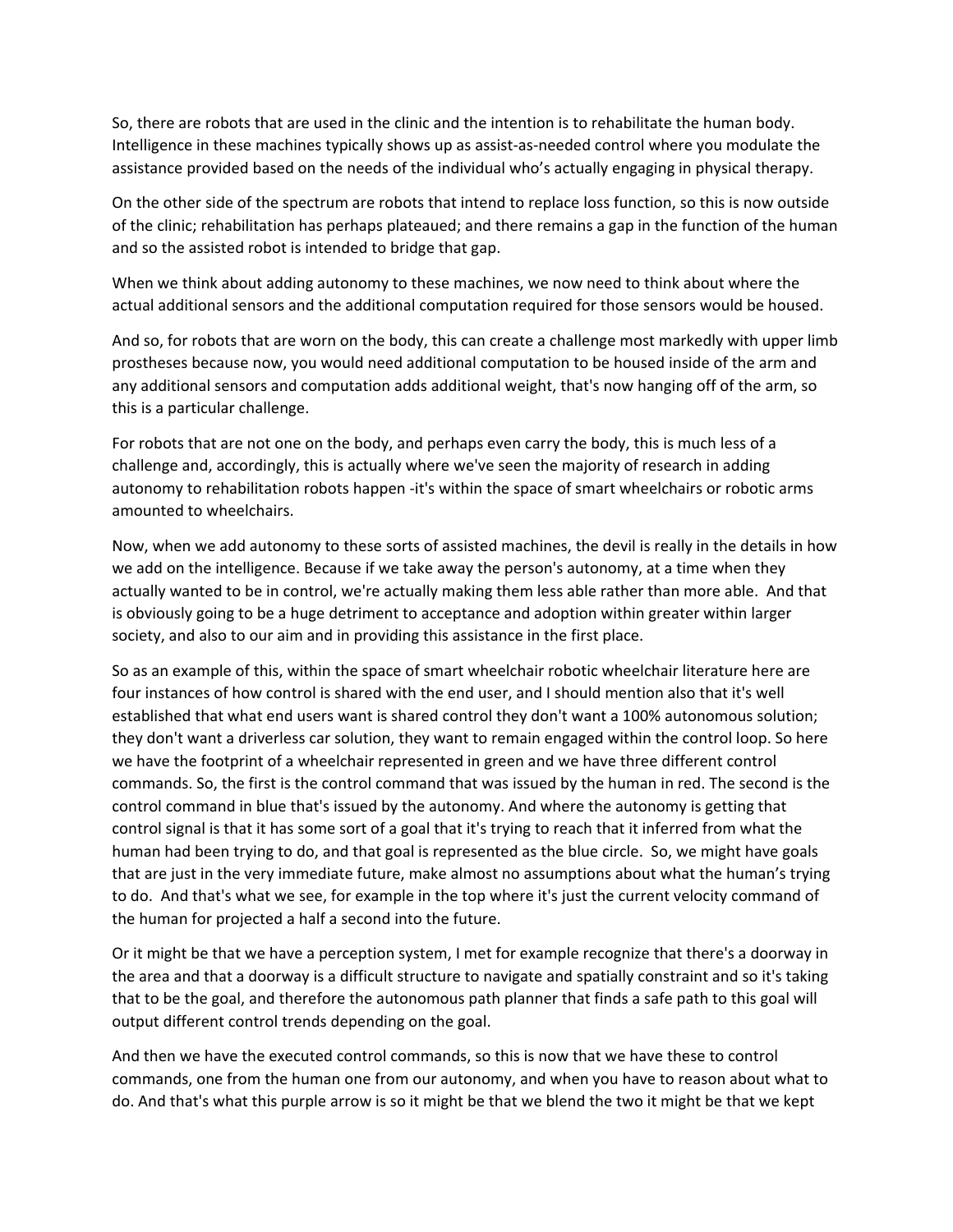the humans control command to never exceed what the with autonomy offered; it might be that actually once we get close enough to a goal, we just switched to 100% autonomy for a brief period of time, just to get through the difficulties.

Now what we had seen within the literature was that a lot of ways to share control existed, but we hadn't seen a side-by-side comparison of them. So that's what we did in my lab and we implemented them on our robotic wheelchair, and what you might notice from these videos is that they don't appear to be hitting that differently. And indeed, when we analyze them according to the typical metrics used within robotics to analyze the system such as number of collisions or execution time, they weren't there was no statistical statistically significant differences between them.

But what we did see was a difference in user preference, so we asked everyone what was their most preferred paradigm, and what was the least preferred paradigm, and we allowed them to try as many times as they wanted. And what we saw was that each paradigm was chosen at least once; we saw a general trend and the distribution of something more preferred on the average and others.

But each one was selected as most preferred at least once and critically each was selected as the least preferred at least once. We also performed the study with two different interfaces a header rate and a joystick and around 50% of the time we saw people switch what how they wanted to share control with the Chair when the interface was switched. So, this is the same person the autonomy is the same, and yet how they want to enter interact with the autonomy changes and when how they can interact with the machine changes.

And we also saw that happen when across session; so, this was two to four sessions and, over time, we saw them changing as well, and we don't have a good idea if that is just their learning of being able to anticipate what the autonomy is doing and they prefer different autonomy paradigms wants to understand them better or if it was something else entirely, how comfortable they were with the autonomy with these are unanswered questions.

So, if we go back to the challenges for just operating system machines, all of these are also challenges for assistive autonomy. I would add to this list also the human understanding of the machine, so how the control signals the issue maps over to the control and the kinematics and dynamics of the machine.

And then also at the autonomy, because how what happens when the human issues, the same control Center under different autonomy paradigms different shared autonomy paradigms is going to be different, and they need to understand that, in order to integrate successfully with this intelligence.

Now we also expect that actually the way that we share control should change over time, because our end users are physically changing over time. So we know people in general change and how they interact with autonomy just broadly and generally. But in addition to that, we have people who are physically changing, and so it makes sense that how they would want assistance will be changing whether or not it's over the course of weeks and months because of rehabilitation efforts or degeneration, or whether it's across a single day because of pain or fatigue; and if we do that if we adapt to that now we're going to have this issue of co-adaptation, where the autonomy is suggesting to the human and the human is adjusting to the autonomy and being properly responsive to that is also a large challenge for the field.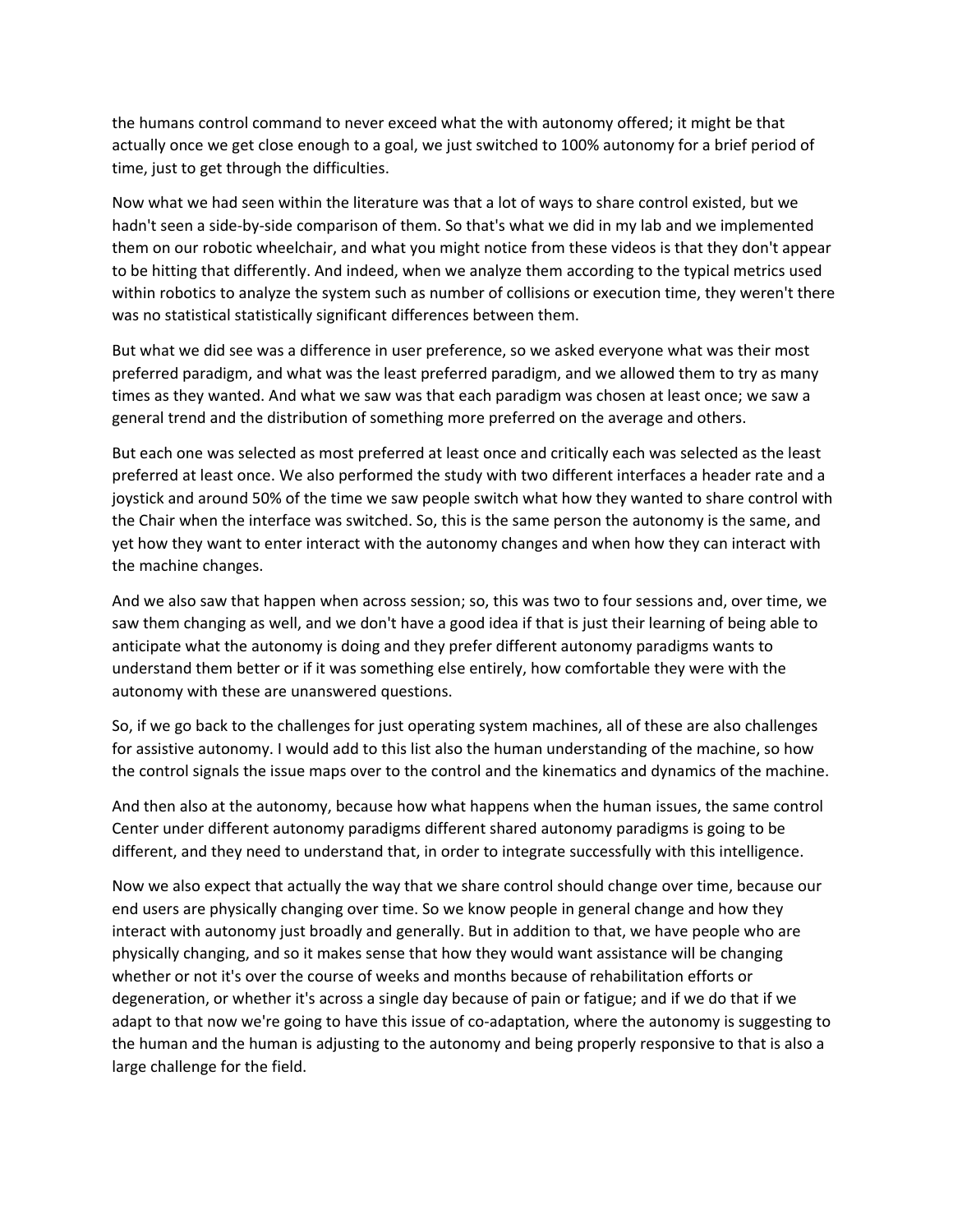The last thing I will add to this list is longitudinal and real‐world evaluations. We've seen almost none of these so far and there are a variety of reasons for this, but I would argue that, until we actually have these assisted machines endowed with intelligence and autonomy out in the world, out in all the scenarios that will happen in the real world and also over time, as the person is adapting to the time machine that we aren't really going to know what these control‐sharing paradigms should look like and with that I'll briefly think my lab, the members of my lab and my funding institutions.

**Lydia Kavraki:** Is the technology mature enough to account for the variability which exists in human mentation environmental awareness, cognition but also age and gender.

**Brenna d. Argall (she/her):** So, I would say that I do not know studies that have him to look at age and gender specifically and I would say, the question of how individualized this control sharing needs to be is still an open one. So we don't know if this needs to actually be separate paradigms for each person or just a little bit of tuning when you when you get fit for a power wheelchair, for example the therapist spent quite a bit of time tuning the control parameters of the interface, and the machine itself to your specific needs and abilities; and so it's unclear whether or not we just need to take a single control picture control paradigm, or perhaps a bunch of them and select one from a bunch and then just tune it up a bit and then that'll be enough. It's unclear whether or not we can group people by gender, by age or group them by motor impairments or interface in use and that that will be enough, these are all still open questions but very important once and we're working on it.

**Lydia Kavraki**: Thank you very much, I think we can move to the next speaker.

**Elliot Chaikof:** Our next speaker is Laurel Reik Associate Professor of Computer Science and Engineering at UC San Diego. Professor Reik has a joint appointment in the Department of Emergency Medicine and in the Contextual Robotics Institute at UCSD. And previously served as a senior AI engineer and roboticist at the Mitre Corporation. Professor Reik builds intelligent systems that work properly with people and leads research in human robot teeming with a focus on inclusion and health equity.

**Laurel Riek**: Thank you so much for the introduction and the invitation to come and chat with you today; it's quite an honor.

So, I direct the healthcare robotics lab and we focused on designing technology that can support people with disabilities and their families and their communities. And we also focus on creating technology that supports the clinical workforce, including clinicians, community healthcare workers and professional care workers.

We take a health equity human centered approach in all of our work where we sort of the voices and the ideas of people who are marginalized in order to ensure that the technology that we create is both well aligned to their needs and reflective of their ideas.

So, the pandemic has exacerbated inequities and hardships for people with disabilities, as well as for healthcare workers, both who are at high risk of adverse physical and mental health outcomes.

Now robots or other intelligent technologies are not going to fix these major societal problems; however, our work explores how can we design technology to lessen the burdens of systemic ableism and healthcare system stress.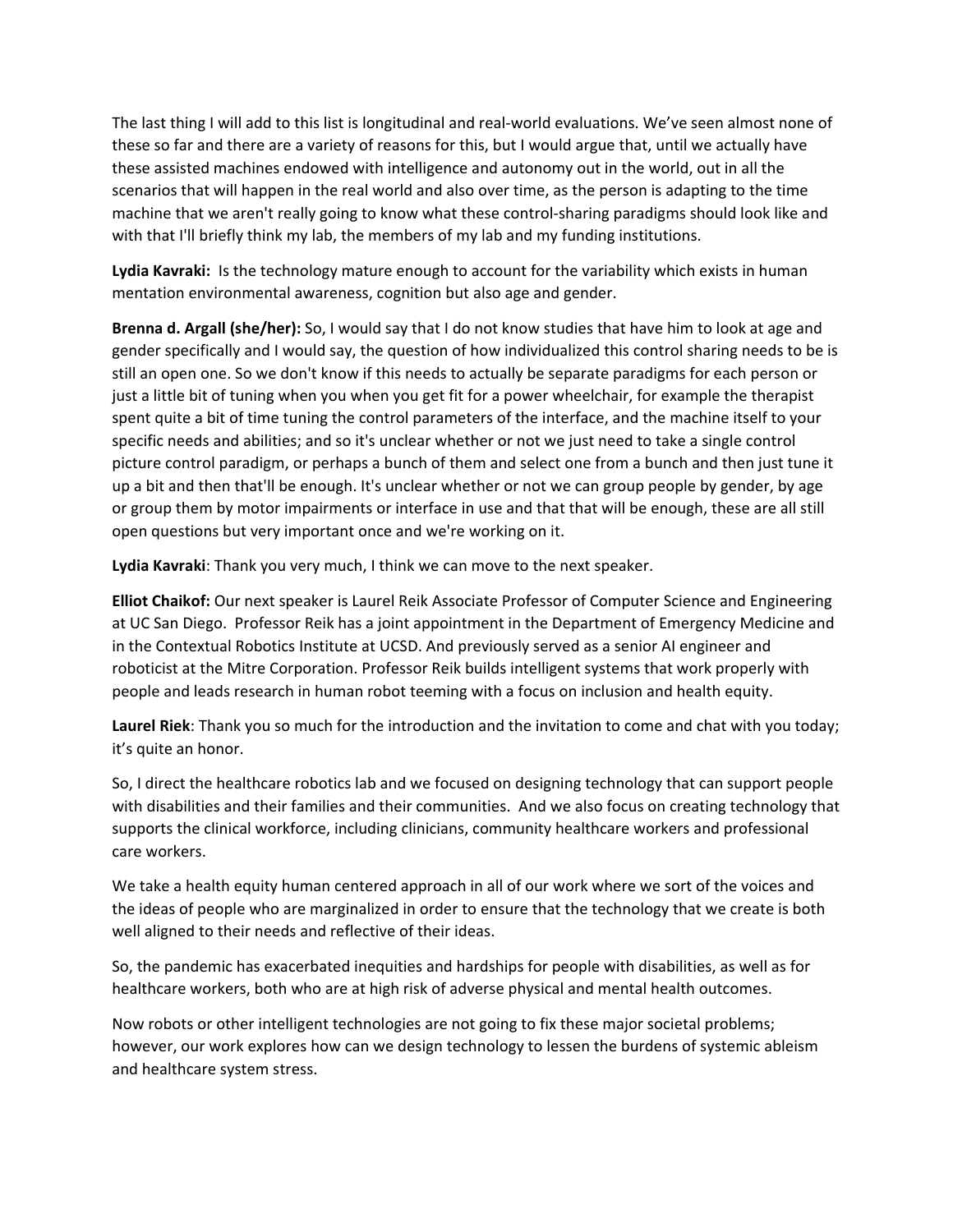So, we do this by some training including people with disabilities, their caregivers, and their communities as we envision design, develop, and deploy future robotic systems. Today I'll describe two lines of research we're exploring in both acute care and home‐based settings and highlight a few projects in each.

So, in acute care we work primarily with healthcare workers in emergency medicine; so, this is a group of individuals who were already overwhelmed pre‐COVID and post‐COVID things are only getting worse. So, working in emergency departments is a high stress, fast‐paced safety‐critical environment, which is overcrowded, understaffed, underfunded, and all of this became worse during the COVID 19 pandemic.

At our hospitals at UCSD and I'm sure in many of your hospitals, patients are being boarded in the ED, and this is only making things worse. So, we've been working on several projects over the course of many years to try to understand this context deeply. Because just introducing technology into an environment is not going to magically solve multi‐systemic problems, however, if it's well contextualized to the ED we can have a much better chance of being successful.

So, in our formative work we work closely with nurses for emergency medicine and other allied professionals to understand the ED from two interconnected perspectives‐ Preventing patient harm and avoiding burnout due to workplace inequities.

So, when working in teams, strict hierarchical structures and asymmetrical power dynamics prevent nurses from stopping … that lead to patient harm and they're often penalized for speaking up when they notice dangerous mistakes. So, our early work explored, how can technology, be used to empower them and to provide new ways to improve communication between staff.

So, during our collaborations nurses envision how robots can help them to disrupt some of those power dynamics, such as helping them to serve as a neutral third party, to challenge culture and these they can help her by Decision support during stressful moments like when we're running a code.

So, for example, one nurse told us about how much team performance depended on the experience of level the team members and their ability to address necessary and the ability to access necessary items.

So, to address this, participants envisioned to robotic crash cart that could easily navigate to the patient's room when a code was announced in the hospital, walk teams through the resuscitation procedure in real time, automatically open doors when equipment was needed, automatically restock carts, and deliver supplies. And this was this was one of many, many ideas that our collaborators generated; but this one was particularly inspirational and this actually inspired a number of all‐on projects where we really started to explore how to create a robot that can understand some of these really complex contexts of teamwork during these moments of intense work, such as during codes, and travel autonomously through the ED aiding healthcare workers, such as by delivering supplies or sharing information.

So, we developed a social navigation system called the Safety Critical DQ Network or Safety Human and Safety Human was able to understand patient acuity in the ED to help it make smart navigation decisions. It was trained on thousands of videos from emergency medicine documentaries which reflected that dynamic, chaotic nature of the ED and it used these to determine patient acuity score and then an encoded patient acuity out within and outside in space. And then it used under all network to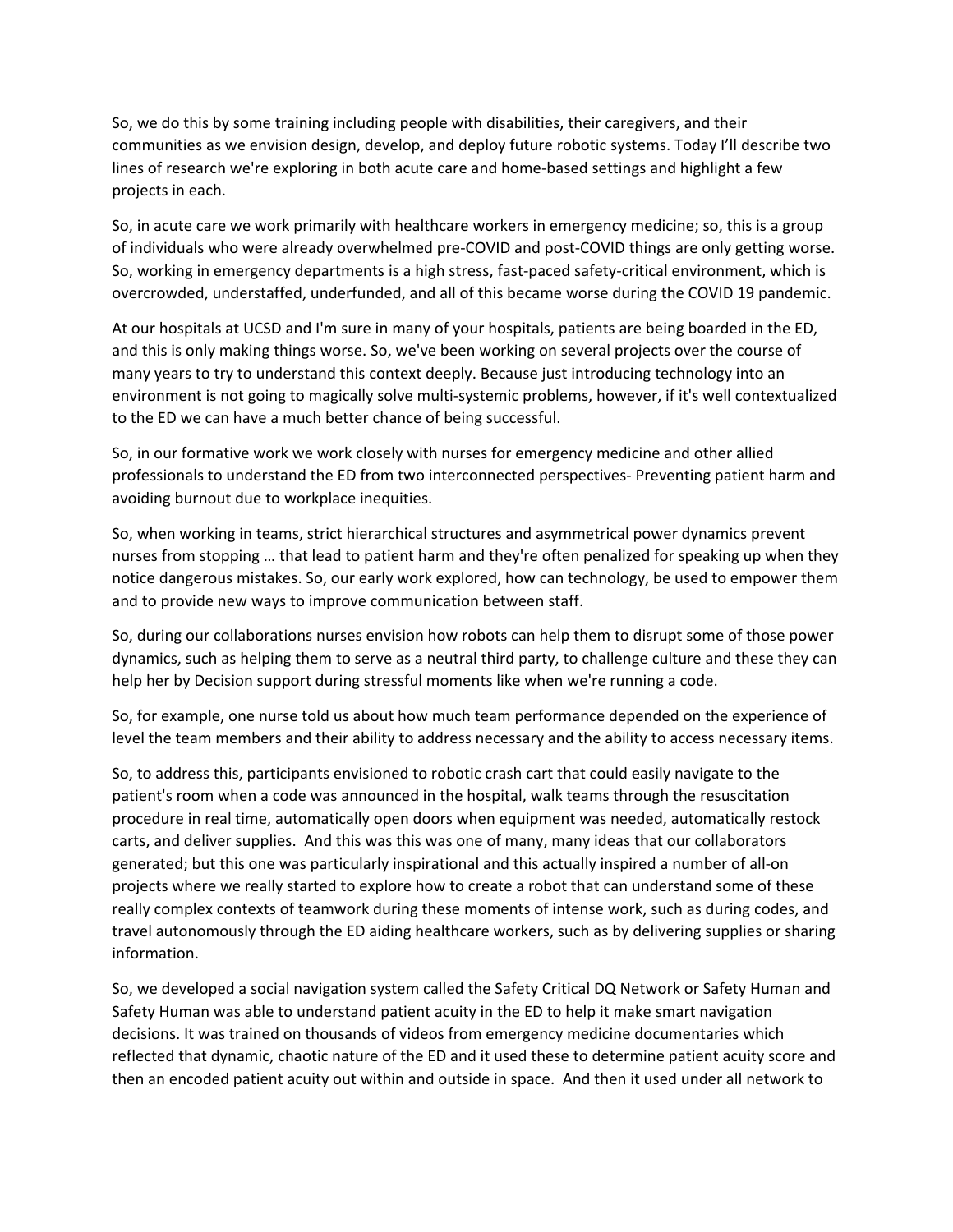predict a path that avoids high acuity patients as much as possible when we've been through the ED; this way the robot can avoid interrupting important work and choose better paths to take.

So, we compared safety QN to three other methods and we found that overall, it achieved a path length and high acuity penalty that was significantly lower than comparative methods. And it's really exciting because it showed us that safety QN can generate not only efficient paths but those that are safety compliant right, but those little important interrupting important work.

started steps in Sweden testing the system within a realistic medical simulation setting and then ultimately in the ED to understand how it will work in practice right, how does it work in a real‐world setting and how does it impact clinical work.

So, we've been thinking a lot about when it comes to comes to putting robots into the ED is what does it look like and what are the behaviors. So, because, in addition to serving a functional role, it has to be accessible and acceptable to all the people that are going to be around it, so this includes staff and patients and family.

People need to understand what this thing is, what it's doing where it's going, and so on; this helps to ensure that they can trust it. This came up a lot of soon as the pandemic you know, everybody I knew was calling me asking for its robots and I'm sure most of you and other speakers have this call to ask us to create a low‐cost tele‐present robot; It's just something we did.

So, in the ED, for example, there is this really elaborate system of motion right, so there are these journeys and patients are being moved from one place to another.

And clinicians know how to navigate this traffic jam, how to jump out of the way, they have systems for communication, they have ways of implicitly communicating intentionality with objects in motion.

So, we've been thinking a lot about how do we design robots to be situated to be spaces, how can we be designed in these that makes sense. It's important to think really thoughtfully about how the robot advertising capabilities and how it can be conveyed I can be designed to convey trustful cues.

So, for example, we built things like costumes for some of our ED robots you can see one in the upper left here. So really to think about how to advertise its capabilities on the back of this for about it says like tele-medical robot so you kind of know what this thing is right.

You know we've also looked at things like adding flags and lights and sounds, and so we have to think about this within the context of the ED, right, which is already a cacophony of noise so how do you balance these sorts of issues, and these are important things to consider when you're when you're designing for some of these spaces.

To help us look towards the future we've been engaging in number of speculative design projects as well. So, you know, what does the future hospital look like what would the hospital of 2041 look like and how would you design it and what would you interact with.

So, we engage in a collaborative speculative design process with mercy medicine physicians' nurses and other staff to envision a future ED where robots screen along the ceiling and provide help with the bedside were smart furniture and walls can provide spaces for privacy and calm and based on this, we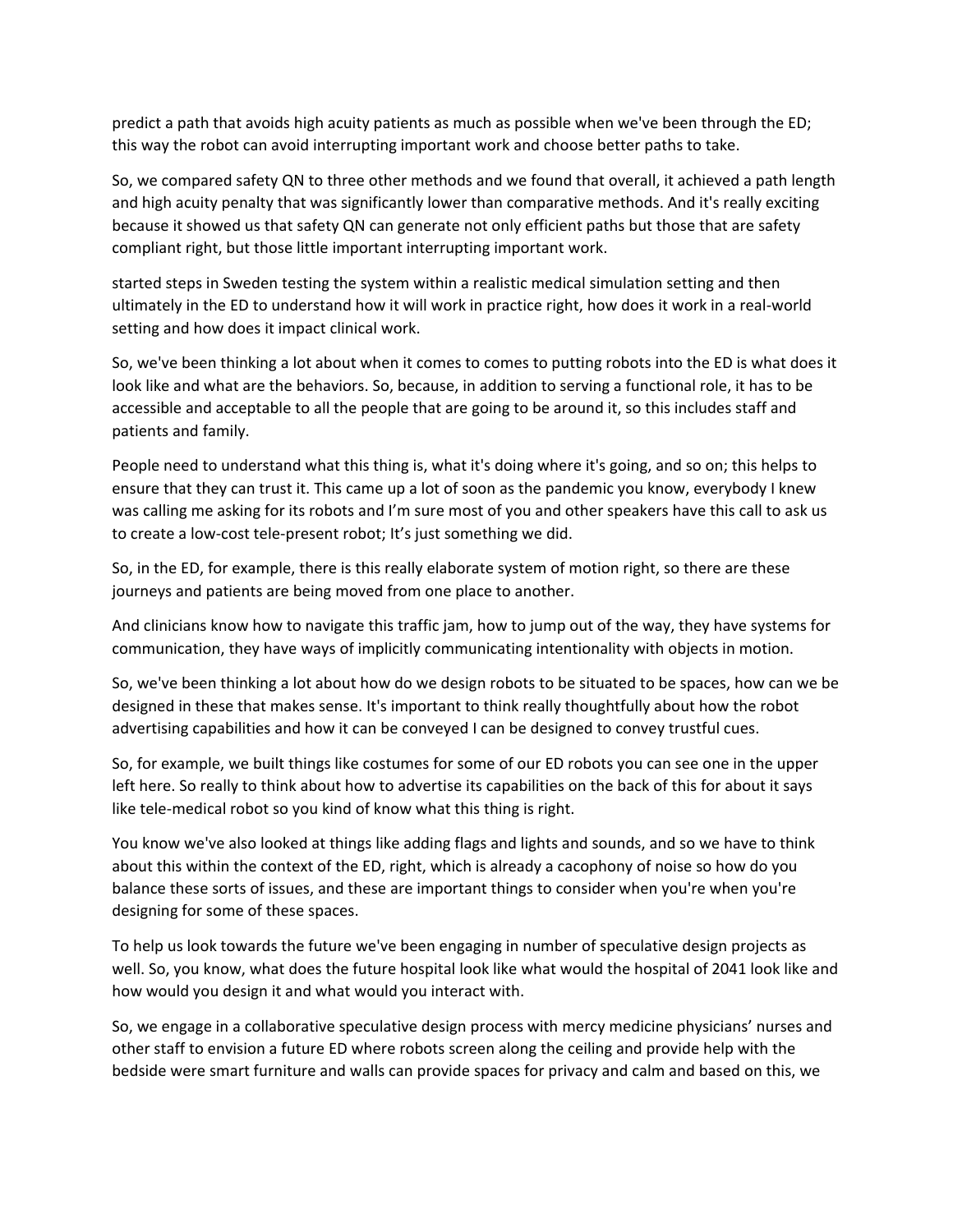created a number of design recommendations for future intelligence systems to support healthcare workers to really consider how to reconfigure and reimagine the environment.

And we covered new ways that we can use technology to help support resilience, both at the hospital system level, as well as that of healthcare workers, which is really exciting and something that we look forward to exploring further.

So, at this point I'd like to transition to some of the work that we've been doing in home-based settings. And, in particular, to support people with cognitive impairments. So, I'm sure all of you are familiar with dementia arm, it affects 50 million people worldwide and it can dramatically affect someone's cognitive abilities and people with dementia require personalized and unique interventions to support their health and independence.

So, my cognitive impairment or MCI can also cause some of the symptoms as a prodermal condition that sits between regular thinking and dementia. So, there are pending pharmacological treatments for dementia, but meanwhile, there are a number of lifestyle interventions that can be effective.

So, one successful intervention for mild cognitive impairment was developed by my collaborator Dr Elizabeth Trombley and it's called compensatory cognitive training or CCT. So CCT teaches people meta cognitive strategies so they can learn bypass the impaired function and minimize the impact of their impairments on their daily lives.

So, for example, we might encourage someone to make a habit of placing your keys next to the door when they return home or other strategies, such as visual imagery or acronyms to compensate for memory difficulties.

So traditionally a human or a psychologist or cognitive therapist will work really closely with someone at MCI to determine their needs and goals and tailor the intervention for the individual.

One thing that we've been looking at is how can we adopt the CCT intervention to be delivered via robot's transportation here is that robots can extend the reach and intervention.

So, despite the ideas that the robot can help to augment the clinicians work to help people at home with their homework and so on but ultimately, we'd like the robots to be the sole deliverer of the data mentioned, if possible, again, to help you extend the reach of the intervention for those that can't make it to clinic.

So, our system delivers a longitudinal compensatory cognitive training and helps users practice cognitive strategies to strengthen their memory planning and executive functioning via these activities which can help to minimize the impact of MCI and their daily lives. And the idea is that this can be used someone's home for the duration of what the clinic- based intervention, would be like so just traditional eight weeks, and our system consists of a social robot that's coupled with a tablet display in order to support multimodal communication, as well as to promote accessibility. So, we implemented a number of activities and strategies to help people practice these different types of cognitive strategies. These activities were drawn from this existing CCT intervention and they're very demonstrative of how a commonplace to robot and a person with MCI might interact during the constraint cognitive training so these are things like the word game where robots going to tell the user list of words and the user has to verbally tell it, how many words, they can remember. The color game where the robot will show them a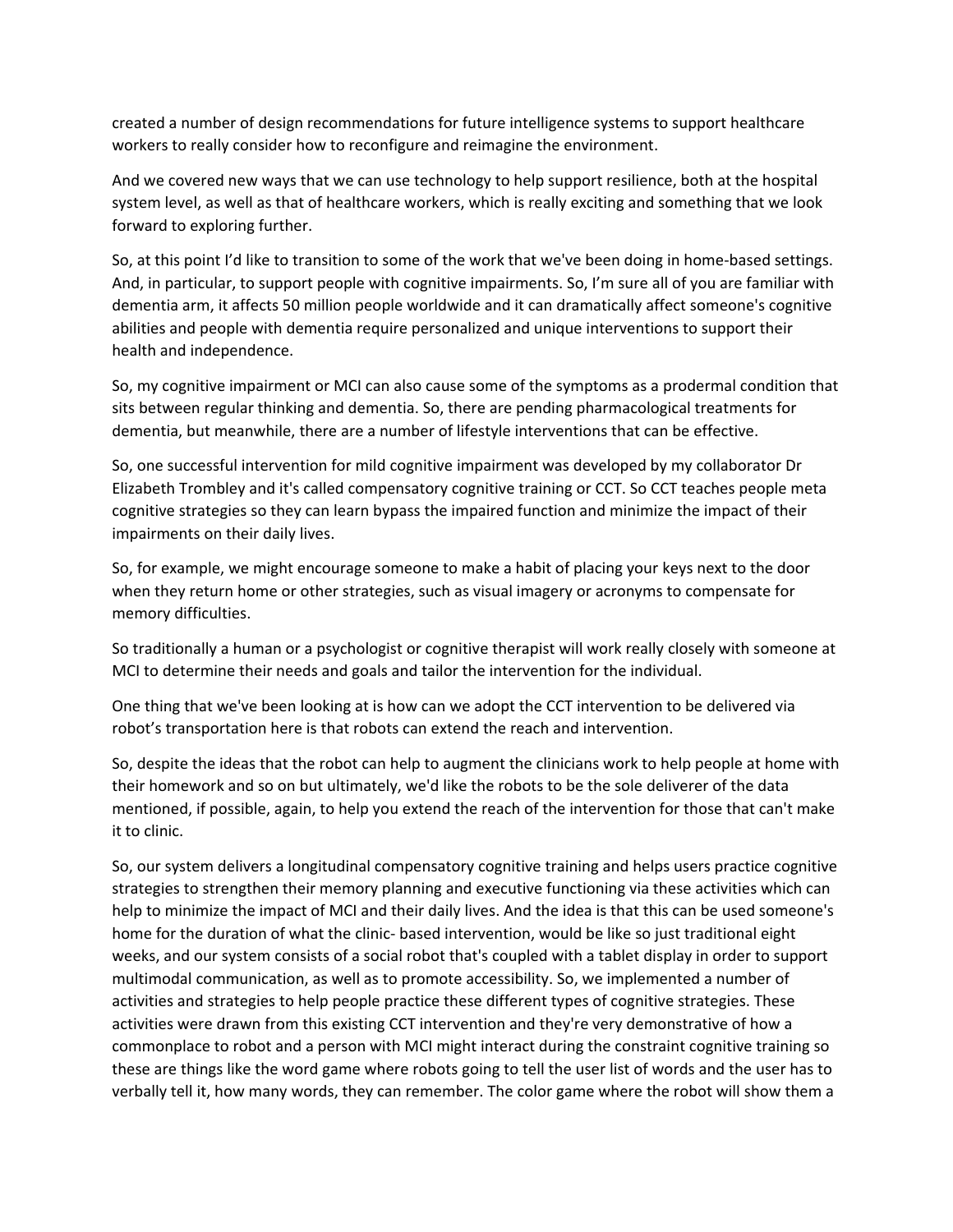series of colors, and these are going to input them on the tablets, and here, as well as a lifestyle strategy on mindfulness and someone, all of which are associated with helping to potentially stall the cognitive decline.

And what's interesting with this is the difficulty each of these activities can be configured to match a person's cognitive abilities. So, a robot may give users longer sequences of words to remember or ask them to practice specific common strategies that can be beneficial to them so I'll just briefly show you a video. This is a very, very early prototype, but it should give you an overview of what this looks like.

### ROBOT SPEAKING:

So, and then it can also engage with people to do mindfulness types of training and so on. You know it's exciting about the idea of this robot performance intervention is that in home and they can do it longitudinally. It can adapt to people and also, we've designed a number of techniques to enable clinicians to easily modify or change the program as needed no programming skills necessary at all.

And this was another thing that we found to be really important, because some it happens person in person training is that the clinicians like adapt to the user and change things over the course of the treatment and so it's important that the robot has the ability to do this and then also the clinician can input their own ideas as well during this time.

One question that comes up often across this project, as well as a number of our other community‐ based deployments, has been how do we translate intervention, which we know works well in a clinical setting onto a robot to be delivered at home. We know that longitudinal interaction needs to better adherence and outcomes, but how does it work for people with mild cognitive impairment and dementia, who have unique requirements and that can be easily frustrated, they can be overly stimulated. So, we recently conducted some research to explore this question in concert for clinical and people with cognitive impairments.

And this is a number of helpful design considerations for designing these technologies for people with MCI as well as design patterns, to support the translation of clinic‐based interventions into the home.

For people using MCI this included a number of cognitive considerations just keeping content very simple. Providing visual aids, poorly organizing information, and support and breaks, as well as physical ones, so the robot needs to be small enough so people can carry it between rooms.

It should be adaptable for people with physical or sensory impairments as well, so these are some of the things that came up it were sort of interesting to us.

On also a number of key design patterns, how to translate interventions from clinic to home, as well as from clinician to robot.

So, of course, maintaining engagements is even, of course, more important for people with MCI; it's also really important that the intervention is connected to the real world, so that it can translate. If you know, one of the things about other types of like restorative types of cognitive training is that they often don't translate outside of therapy, in which case they're not as effective and so it's important that we can connect it really closely to their daily lives.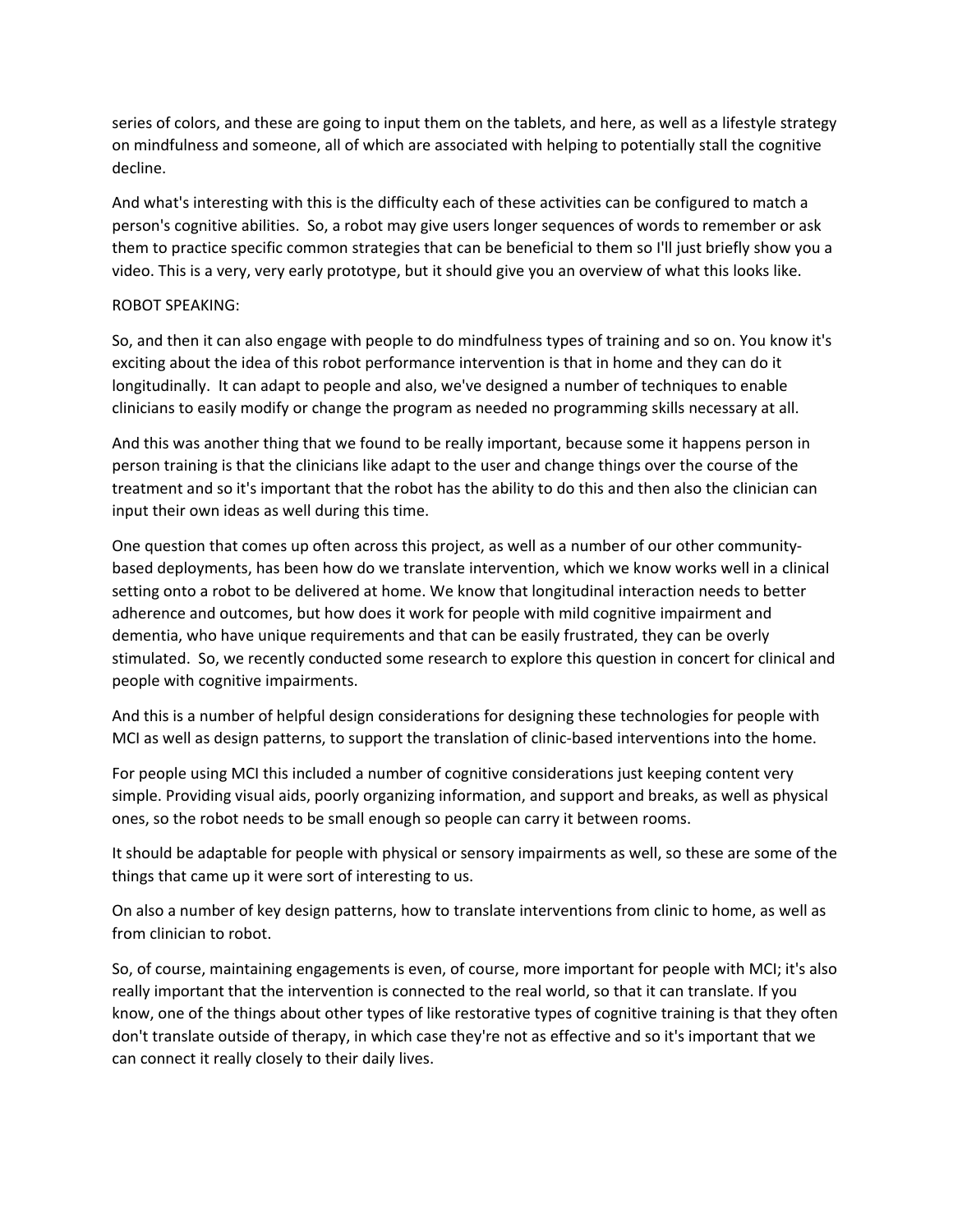And it was kind of interesting is that since a lot of people aren't going to be getting better, and in fact that number will be getting worse, it's important to consider ways to reframe how you think about rewarding someone; so rather than rewarding performance, one of the things that a lot of our clinical carpenters do and suggested in the design to reward perseverance and this is a very different take on serious gains and serious health gains as well.

So I'd like to close by discussing health equity, which I was so pleased to see as a theme of the session and also have this meeting overall. We get to a lot of work with community members, healthcare leaders, staff, and family members and a few things have come up that I'd like to share.

First, it's very important to be mindful of accessibility and affordability. We know as technologists we're very focused on function, we like to think of work. But we have to think a lot about the importance of form and there's a lot of million‐dollar coat rocks out there and hospitals right. So, these are very expensive technologies that are difficult to use and sit in the closet and similarly in the home, affordability is essential, a lot of people are making choices, right now, between insulin and food. We don't want to add robot or even Internet into that decision so that's something I have to think a lot about And of course privacy is another issue, we also have to consider which ties into equity.

It's really important to make sure that the right problems are being solved and including community partners can help to ensure this as possible. A lot of times both technologists and clinicians can fall into a trap of techno solutionism and there's an awful lot of AI snake oil out there, so it's really helpful to be mindful of this as we move forward.

That said, there's a lot of low‐hanging fruit real problems that we can work on today and a slew of exciting new technologies which have the potential to make a huge difference in lives and people with disabilities and chronic health conditions, as well as with the clinical workforce and it's one that can help us to ensure we're building robots that truly support health equity.

So, I'll stop at this point, I like to thank my students who have done all this work that you've seen as well as our sponsors and I look forward to your questions.

**Elliot Chaikof:** Oh, that was an absolutely outstanding. You mentioned the hospital of the future project; at a very high level what are some of your key findings today.

**Laurel Riek**: So, one of the things our study revealed was the healthcare workers and vision robots and intelligent systems like adoptable walls and privacy pods that could create areas of compassion and also acuity adaptable spaces, so this was motivated by some of the environment challenges that are faced in the ED; there's a lot of loud sounds and alarms and smells and it's very, very crowded.

And there's a lot of people or patients that are have high acuity so you know when. When healthcare workers are having difficult conversations with patients, it takes an emotional toll on the healthcare worker and the chaos of the ED can make matters worse.

And the situation is also very difficult for patients, right, so they're often receiving life changing information that can take an emotional toll on them as well. And so, this and this comes up for patients right when he passed away in the ED the families are left in the hallways to mourn their loved ones and they're surrounded by all this chaos, and so our participants envision sort of different ways to create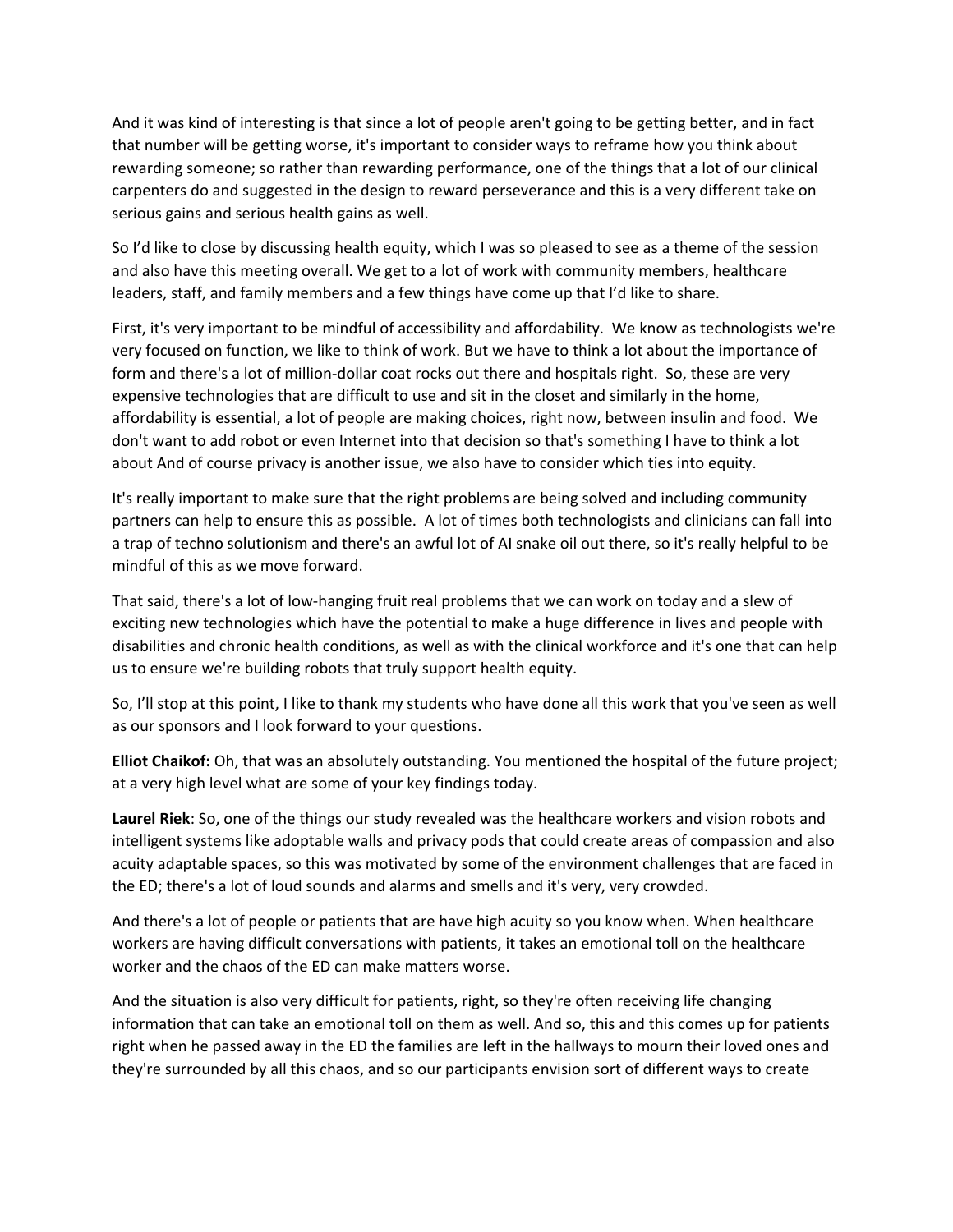spaces for privacy and peace and calm, which was, which was kind of exciting, right and very compassionately motivated, which I thought was really, really nice.

Also, it was interesting thinking about sort of this trade‐offs between robots for communication versus robots for monitoring. So, everybody said they wanted better ways to keep in touch with their patients, to quickly communicate information to them, but they did not want themselves to be overwhelmed with additional requests for their time nor they did not want to overwhelm the patients as well, so it's trying to find that balance.

And there were also some tensions as well, right; so, there's a desire to monitor patients that come in with substance abuse and mental health issues as there can often be associations with that and violence, and so, is it possible for robots to be used to help to deescalate stressful situations. Is that possible to provide any sorts of calming interventions early on in order to help to protect clinician well‐ being as well as patient well‐being.

**Lydia Kavraki:** Let's move to our next speaker our next speaker is Cynthia Breazeal, Professor of Media Arts and Sciences at MIT and Associate Director of the MIT Media Lab where she leads the strategic initiatives.

Professor Breazeal, is also director of an MIT wide initiative or Responsibility I for social empowerment and education. Her seminal book, Designing Sociable Robots, is recognized as a landmark in launching the field of social robotics and human robot interaction.

**Cynthia Lynn Breazeal:** Hello everyone it's a pleasure to join you here today, and my talk I'm going to continue to extend on these themes of AI technologies that provide more patient centric support, particularly where people live, so in their lives environments and doing it over a longer and longer period of time.

So, my longer and longer period of time remarks you're going to focus on a particular kind of artificial intelligence that I'm going to call personified AI. So, these are systems that communicate via language, if they are more embodied through graphics or robotics, they can also exhibit nonverbal communication cues, they can express emotive cues, and they're starting to rapidly proliferating to a number of commercial products and opportunities so I'm sure many of you, if you have an apple device and self talk to Siri, we've seen the proliferation of with conversational AI far‐field speech to devices like Alexa which is fundamentally transformed.

Who interacts with AI systems today from young children to our oldest citizens? We're starting to see robots in the home being developed for older adults; we're starting to see them enter the factory floor where they're actually working shoulder to shoulder with people, so this is a technology that's continuing to get out there in the world. And I want to basically explore with you, through a couple examples, what this could mean for citizens' health and wellness and aging.

So, one of the things that's interesting about these personified Ai systems is they are designed to interact with people like a social other like a healthful companion where humans' social mechanisms of an emotional intelligence of thinking and understanding entities is very much coming to play subconsciously with these agents; it's just the natural way that people have of understanding the social world it just so happens that now AI agents are starting to enter into that social world.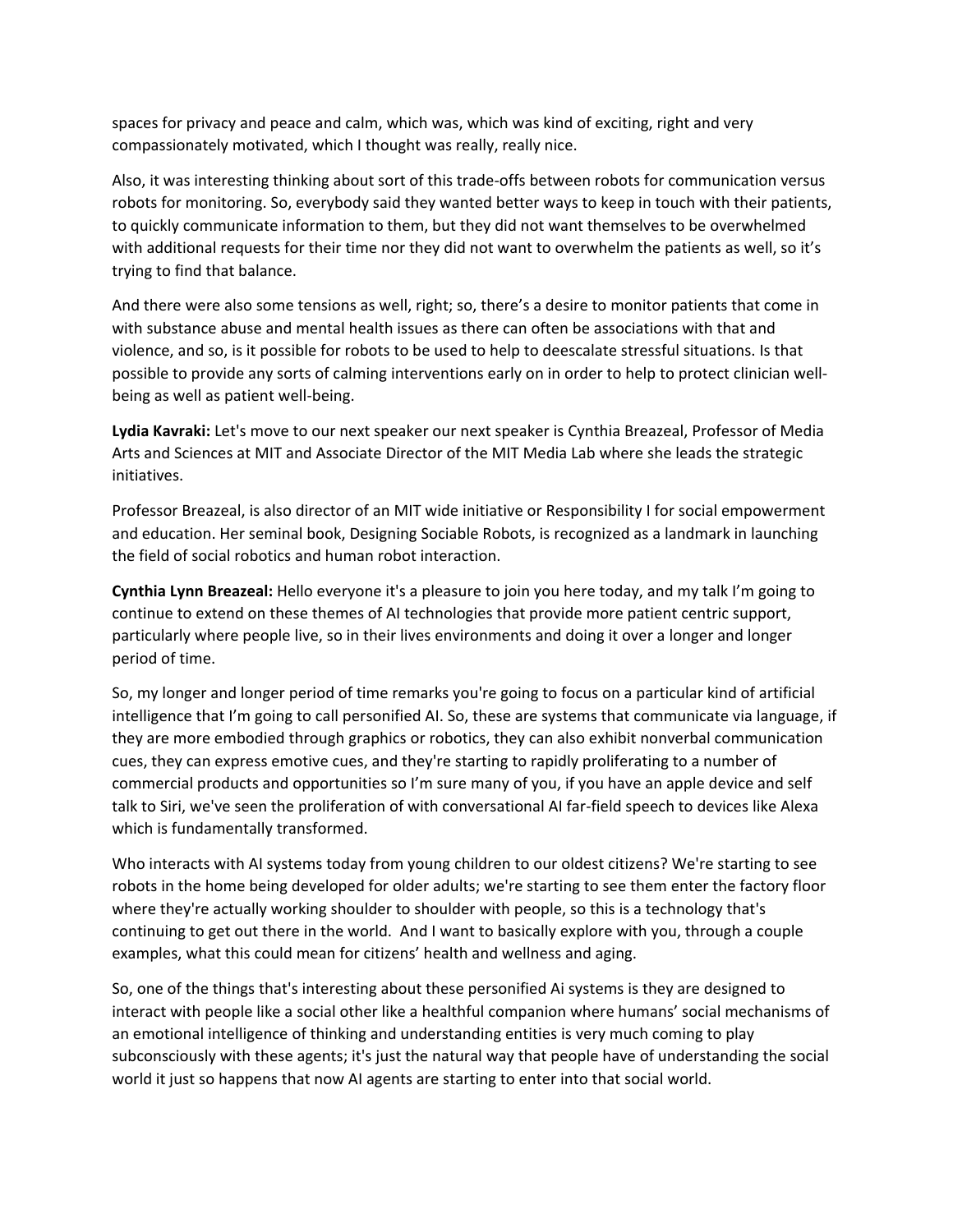So, when we look at potential for areas like education or health or wellness, you know, we know that the importance of human‐human relationships and rapport to beneficial patient outcomes adherence and satisfaction; we know that emotion is an important part of our adherence, of behavior change, of engagement, of learning.

And so, there's an opportunity to consider; can we design these personified AI agents, these social agents, to be able to establish rapport long‐term relationship, to improve efficacy engagement of health interventions, to personalize and be able to detect conditions, monitor progress, and much more, just in time and ready at hand way because they're in the convenience of the patient's home.

So, in this these few minutes, I want to pose the question of can these intelligent machines help us to grow, to thrive, to flourish, you know where we live again in our lived environments and I'm going to present you with just again two examples from work in my lab: one is mental wellness and the other is opportunities and aging, and with that I want to talk about the importance of responsible and ethical design of these AI technologies.

So we've already been hearing a lot of the opportunities around AI and being scalable, affordable, accessible, being able to improve equitable access to high quality interventions, you know, in the field of affective computing there's been a lot of work and being able to perceive human, social, emotional, psychological states applied to topics such as depression or autism, and so forth; so the idea of in a number of kind of traditional interventions it's administered by a clinician So, a lot of it is self‐report to the patient; is there an opportunity to have more of that automated more behavioral measures sensing may be coming from mobile devices, from other kinds of technologies that potentially have the potential for more accurate assessment or continuous assessment. That can then potentially feedback into more real time, more personalized support and intervention. So, again these AI technologies can potentially also help administer proven interventions that are typically administered by people, but now in the convenience of someone's home or lived environment in bringing this more personalized effective in quality of support and, of course, all of this with the mindset of not replacing our care professionals. But how do we augment and extend what they already do, knowing that we're living in the time where the demand for these services is far exceeding our ability to train human professional. So how can these technologies, help us bridge that care gap is really one of the big the big questions here.

So, I want to kind of illustrate these opportunities again with two examples. The first one is on the topic of emotional wellness where we're looking at a social agent that is deployed in human living environments, looking at the ability to kind of nudge people towards healthier behavior based on more continuous assessment of mood and so forth. So, you all know, of course, that mental health, mood disorders, depression, these are huge challenges facing us on a global scale, you know whether you're an older citizen or a young person; you know, especially now, in this time of COVID this has only been getting worse. We know there's tremendous stress, you know university students in terms of all they have to do, and with military professionals; so, it seems to be touching so many facets of society that it's an area I think of with a sense of urgency. That these kinds of technologies might be able to be one of the tools in our toolbox to help me meet the urgency of the situation. So, here's the concept there's a project that we explored, which is, can we develop an emotional wellness coach that you deploy in the homes of people.

In this case we looked at an undergraduate population, where we developed a social robot, so this is a physical robot, you'll see a video of it in a bit, installed in the dorm rooms of university students. So, it's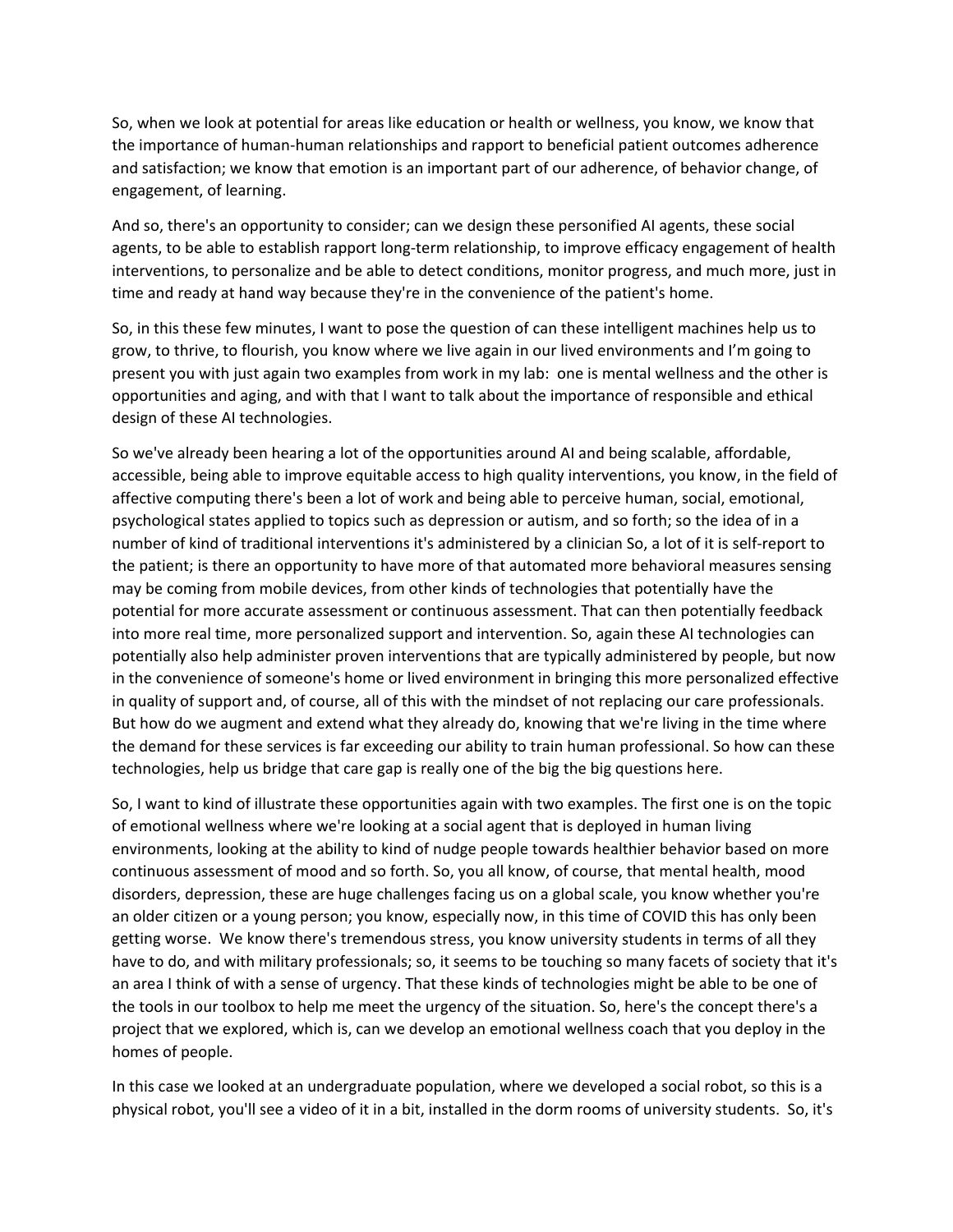basically there, available whenever the students want, you know, for support and positive psychology intervention, so the robot is basically administering or engaging students in a kind of proven positive psychology interventions, developed by Mark Solomon and his team.

The robot is also doing frequent assessments, daily assessments on mood as part of that; so again, just trying to get the automation and the more consistency of being able to say how is this person doing.

You can imagine as a semester goes on a lot of stress mounts so understanding that that change in mood and so forth, with the pace of just complexity of life is important. And you know, can the robot build that rapport and that engagement, or even offer this sense of companionship with a friendly other that actually brings benefit to students in a different way that are absent in other kinds of technologies, and you know of course there's a rapid proliferation of health and health application; so, what might the social robots do that's a little different than what these other kinds of technologies are trying to provide.

# So, this this study intervention consisted of seven sessions, with the social robot you see here, this is a GMO social robot.

Students could go at their own pace and on average took them two weeks to complete, but some students took a couple months, so the amount of time looked at the robot could extend from weeks to months. 35 participants completed the study; the robot again self‐captured kind of assessments of mood and so forth, and we had a number of pre/post validated measures to look at things like mood, well-being, readiness to change, a whole host of things and that was done with our experimental team, so the robot did frequent interventions.

### ROBOT SPEAKING:

Okay, so again, these are these are well-known interventions or positive psychology activities; this is what the robot is administering. You'll notice that the robot does it in kind of this companionship way where it actually self discloses and then invites the students to do so; it is a kind of this companionship element, something we're exploring in this work as well. What we found as a punch line is as the semester went on, we actually did see a positive increase in these measures of well‐being in mood and readiness to change, which of course is noteworthy because typically as the stress of an MIT undergraduate progresses over the semester, you would see all of these values go down; so the fact that they actually went up again is a just a signal that there's promise here and this is definitely kind of an interesting thing to explore further.

We also had over 60% of the undergraduate's comment on the robots' companionship and just to be clear, they're not comparing the robot to their best friend or a peer, but as sort of like this friendly little guy robot that is this kind of non‐judgmental and he's just kind of a pleasant, uplifting presence to have around. It was nice to be able to discuss and talk to someone, right, so it's intriguing that the companionship that this kind of technology offers could also bring benefit. Now, I will also say that when we looked at up personality profiles, we dug into the data deeper we found we had to kind of naturally petition groups of students who are higher conscientious / lower neuroticism groups versus higher neuroticism or conscientiousness. We saw both of the groups have an increase in general wellbeing, but when we looked at mood and readiness to change more of that was being driven by the higher conscientiousness group. So again, this just echoes what Laura was saying that there's a lot of opportunity for personalization and there's no one size fits all. We've explored personalization quite a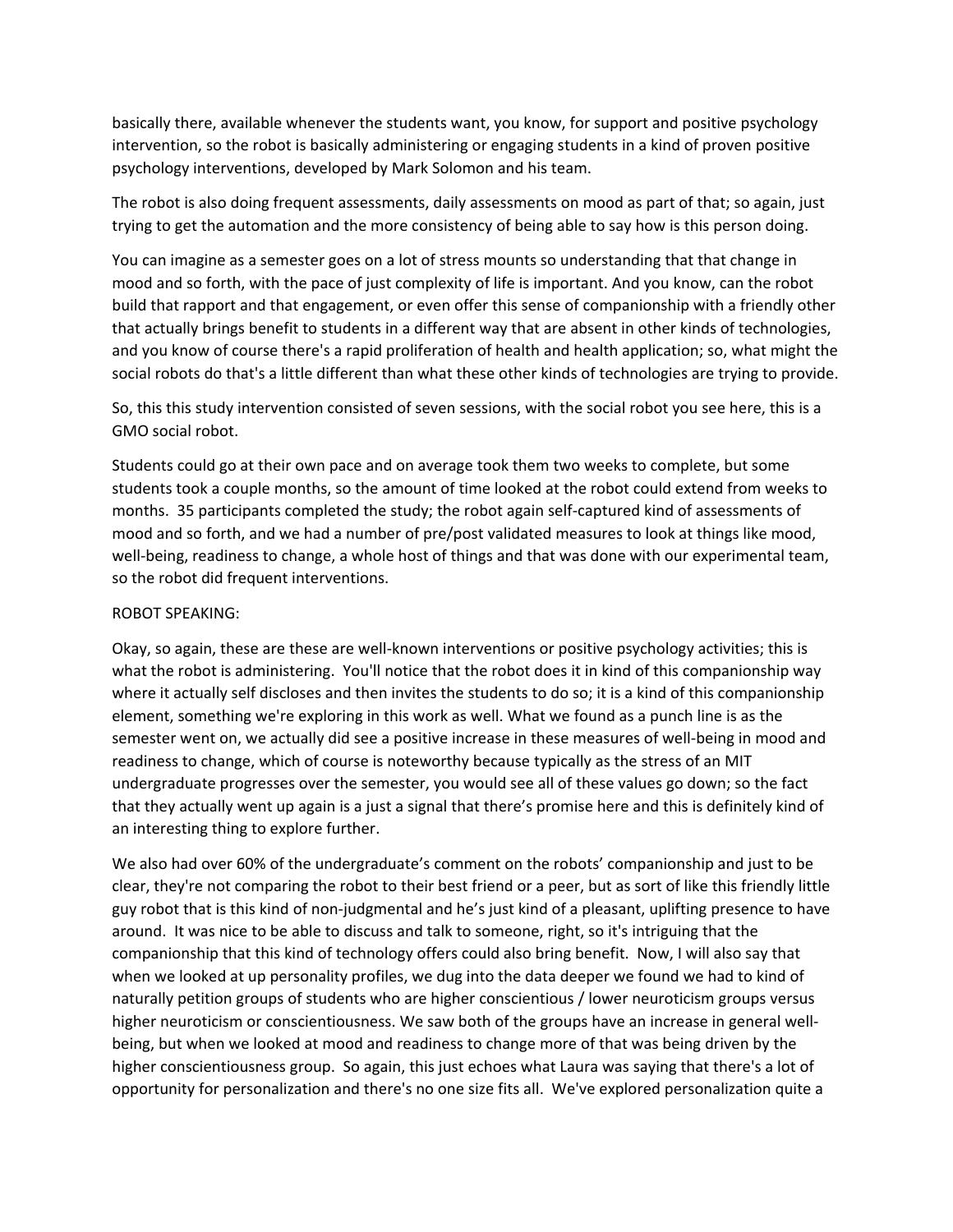lot in our educational intervention, so this is a really interesting and important area, an opportunity for these technologies.

So next, I want to talk about aging. As Laura mentioned like this is this is another big area of challenge and opportunity where we not only have this precipitous decline of the caregiver support ratio over time but also it's been difficult to even keep the care professionals that we've trained in the field, because this is emotionally challenging, difficult, often not well‐compensated work; so I think there's things we need to do on that front to improve the situation, but it also again opens this opportunity of can we create these kinds of AI entities that help augment and extend the care professionals and empower the care professionals that we do have in the convenience and readiness of the person's home.

So, there's actually two little stories, I want to tell here. One is you might think that older adults as stereotype is they're intimidated by these new technologies and I just want to play this video for you, because it presents a very different opportunity.

## VIDEO PLAYS

So just two important things to note the importance of emotional and uplifting emotional experiences being brought to bear on even with a technology was something that they saw was important and valuable to them.

The second is that, you know, we are certainly developing skills for this robot for medication adherence and things like mindfulness, but it came from the community, the thought well, maybe this robot can actually foster resident interaction and communication and connection so to be more of a social catalyst than necessarily your kind of personalized helpful companion. So, we actually did a follow‐up study with Eldercare Alliance where we just deploy these social robots in the common areas and we just wanted to see what was the effect on residents' interpersonal communication behavior over time – did the robot actually increase that. So, the punch line is, we can actually show that that did happen so almost like we know from in some cases companion animals, having the social robot encouraged residents, not only to explore and teach the robot but teach each other about the robot‐engaged activities. Where this robot became this interesting thing to talk about and to be able to interact with so that was really interesting to see. The other thing that's worthy of note is when we looked at, you know, a polling has given these kinds of skills or opportunities, a social robot might be designed to do in the future.

Are those interesting to you or not? We saw three different groups kind of this high openness group who was kind of willing to try a lot of things it's sort of mid open this group. And what we call a low openness group so over the period of the three weeks the openness or acceptance of the robot and the top two groups increased over time so that was interesting.

But not the case for the lowest group; they still remained concerned, particularly around things like privacy and security of the technology and that's understandable because we didn't actually do anything explicitly to help remedy that that concerned. But just to say this rate raises a really important topic which is the responsible and ethical design of these technologies given we're talking about technologies in the living spaces of people who are, if you want to personalize, you are capturing data on them so there's concerns of privacy and security. But a lot of other things, too, that we just need to be really mindful of; so what we're starting to see at least in this in the field that I'm in, in social robotics, is more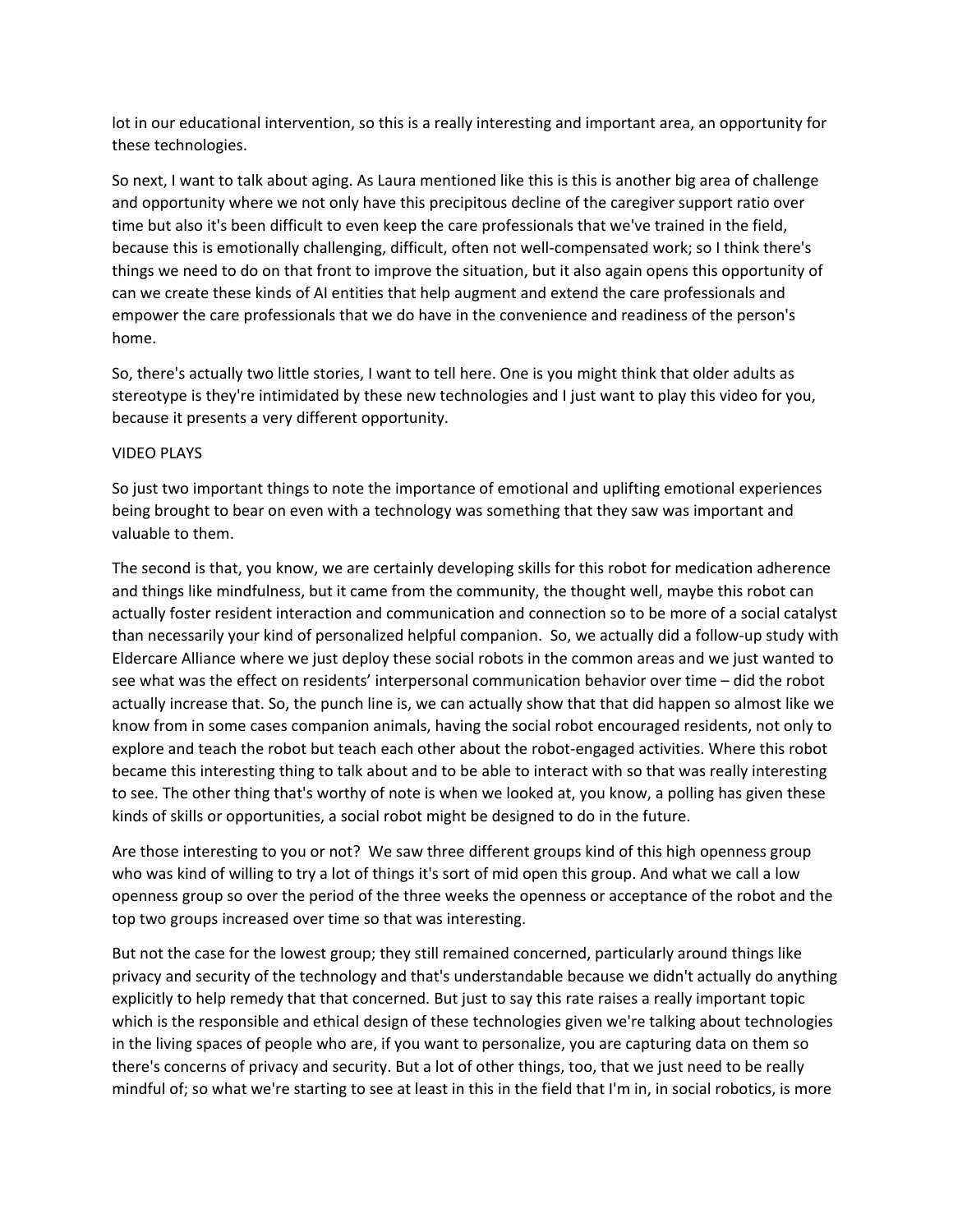interest or at the very beginning stages of this but new methodologies of say design justice and so forth, to be able to design these technologies and responsible way, so this is an example of a one year co‐ design process where we deeply engaged the voices of older adults from the very earliest stages to understand what their ideas, their opportunities and to give them the lived experience and insight of how this technology works, so they can feel like the real informed contributors to this process.

So, for instance, at the very beginning, we have a more divergent design process we actually engaged an art therapy where residents were given this kind of cool sprout system where they actually create digital artworks to communicate. What their thoughts and aspirations for this kind of technology, as well as kind of where they were on how they thought about technology at the start. We then moved into this convergence phase where we got more concrete more tactical, we actually sent robots out to live with has our cohort for at least a month, some of them still have the robots been over a year. This gave them a really grounded lived experience of what it's like to have a technology like this in the home. And then we even designed new software tools so that we could engage older adults in designing their own skills for the robot and many of them said when I started to code this robot now, I really felt like part of the design team. So, being innovative thinking about multiple ways we can get input and insights from our key stakeholders, I think, is a really important opportunity. And then we engage them and coming up with design guidelines that they would like to see as we design these kinds of technologies moving forward. So, this is a theme that I think it's going to continue to grow in the field of social robotics and it's an important one.

The other thing that we're doing now is we're developing design and policy tool kits to help people be more cognizant of things like the social persuasiveness of these technologies, the transparency, you know their right to program skills and your abilities in them. You know the challenge of emotions and is it deceptive to have a robot exhibit emotion and so forth, so really developing tools and toolkits to help people engage in meaningful dialogue around these opportunities.

So, to conclude that I just want to say, I mean there, we are at the very early stages of this technology, you know, in some ways the genie's out of the bottle and we have conversational agents, like an Alexa and so forth out there and there's a lot of growing interest in again developing these E health and M health applications.

But there's still a lot of work to be done to understand what this could really mean in a meaningful high impact way when people start to really live with these technologies over extended periods of time to try to achieve meaningful health outcomes. So, I already highlighted the importance of responsible ethical designed to really bring in these stakeholders, all the stakeholder voices and richer meaningful ways. We still need to continue to do larger scale longer term, reward deployments to really understand how people use these technologies to grapple with the appropriate roles between the different stakeholders to make sure it's enhancing the human and the patient team, rather than marginalizing anyone in that, that's important for equity. There are plenty of AI computational advances that continue to come to bear. You know the context awareness of the perception and affective computing technologies is important.

We see in our own work, a big interest in demand and multi-turn more meaningful conversations with these agents, a lot of what we see now and things like Alexa, Google home are very transactional, it's like a one-shot kind of turn. People in these contexts, want to have more meaningful verbal interactions with these systems. And then, a big one is you know, once you have interventions that seem to really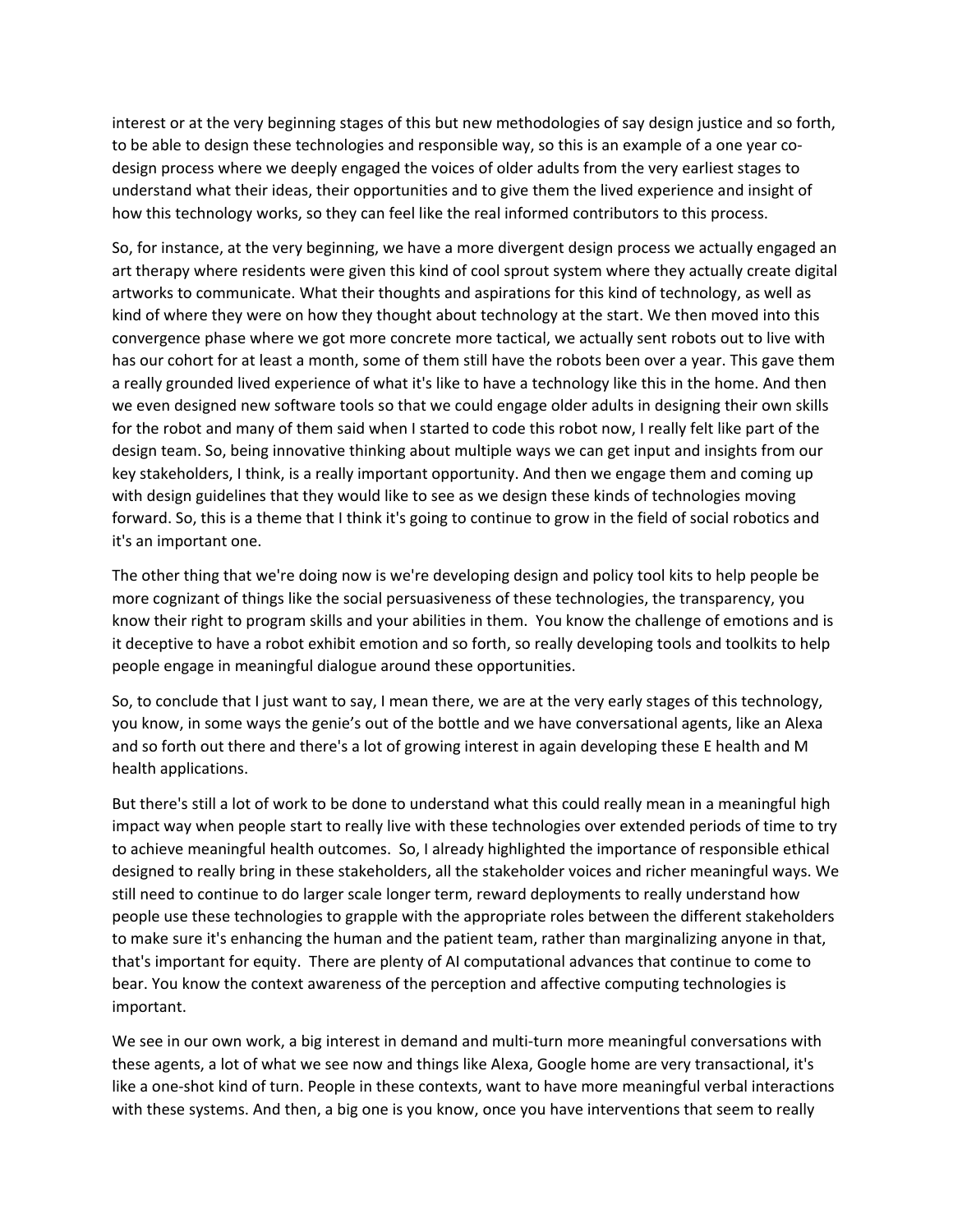hold promise are worth trying to scale there's a whole host of challenges and how you actually commercialize these kinds of technologies.

So, I'm going to end there, and again just thank the incredibly talented graduate students and postdocs and research scientist in my group who do all this work, as well as a whole range of sponsors that show you know the interest across companies, government agencies, and so forth use cases, so thank you.

**Lydia Kavraki**: Thank you, this was a wonderful talk and you touched upon really many points that hopefully we can discuss during the panel discussion. In the interest of time, I would like to move to the next speaker right now, so that we give our speakers, the chance to present what they have prepared for us.

**Elliot Chaikof**: Fabulous presentation; our final speaker is Karen Eggleston senior fellow at the Freeman Spoke Institute for International Studies at Stanford university. Dr Eggleston also serves as Director of the Stanford Asia Health Policy Program at the Shorenstein Asia Pacific Center at Stanford. Dr Eggleston has been a consultant to the World Bank, the Asian Development Bank and the WHO.

**Karen Eggleston**: Thank you, it is an honor to be with you today to share some perspective as a health economist about the potential implications of robotic technologies for aging societies.

So let us zoom our gaze from the specific technologies and their design interaction with specific users, to zoom out to organizations, health systems, and aging societies. And we want to think about how these technologies might be implemented in practice and I'm going to share some evidence about adoption of sector technologies and the implications, particularly for the workforce. So, we all know that population aging Is powerfully shaping the 21st century with this demographic transition which is falling death rates and falling birth rates and the challenges of promoting aging.

Perhaps what we're not all is aware of the extent to which East Asia, especially Japan, is leading this transition and may have lessons to teach us about adjusting to the oldest age structure in the world and inverted population pyramid; another metric shown here I developed with esteemed co-author Victor Fuchs relates to percentage of the share gains and life expectancy at birth realized after age 65 and, if you look at cross 20‐year periods for over a century, you see that Japan went from well below the average of other high‐income countries to well above that average.

So, it's really leading the edge in terms of this demographic transition and the question is, will robotic technologies help us to thrive with equity in aging societies. So Japan may provide some clues and with colleagues at the University of Tokyo and Notre Dame I've studied the adoption of robots in Japanese nursing homes and the workforce implications; in fact, the Japanese Government has been subsidizing robots for many years, and we use this as a natural experiment, to understand the real world evidence about adoption; it's not like an RCT but it does give us opportunity to apply some of the techniques that economists have developed to try to tease out causality from correlation. Indeed this year's Nobel Prize in Economics was specifically about these kinds of natural experiments.

So, Japan is an interesting case because the overall population is declining, the working age population is declining. More reluctance to relax immigration in the workforce has led to a projected shortfall of care workers of around 380,000 and increasing. Japan also has not only universal health coverage, but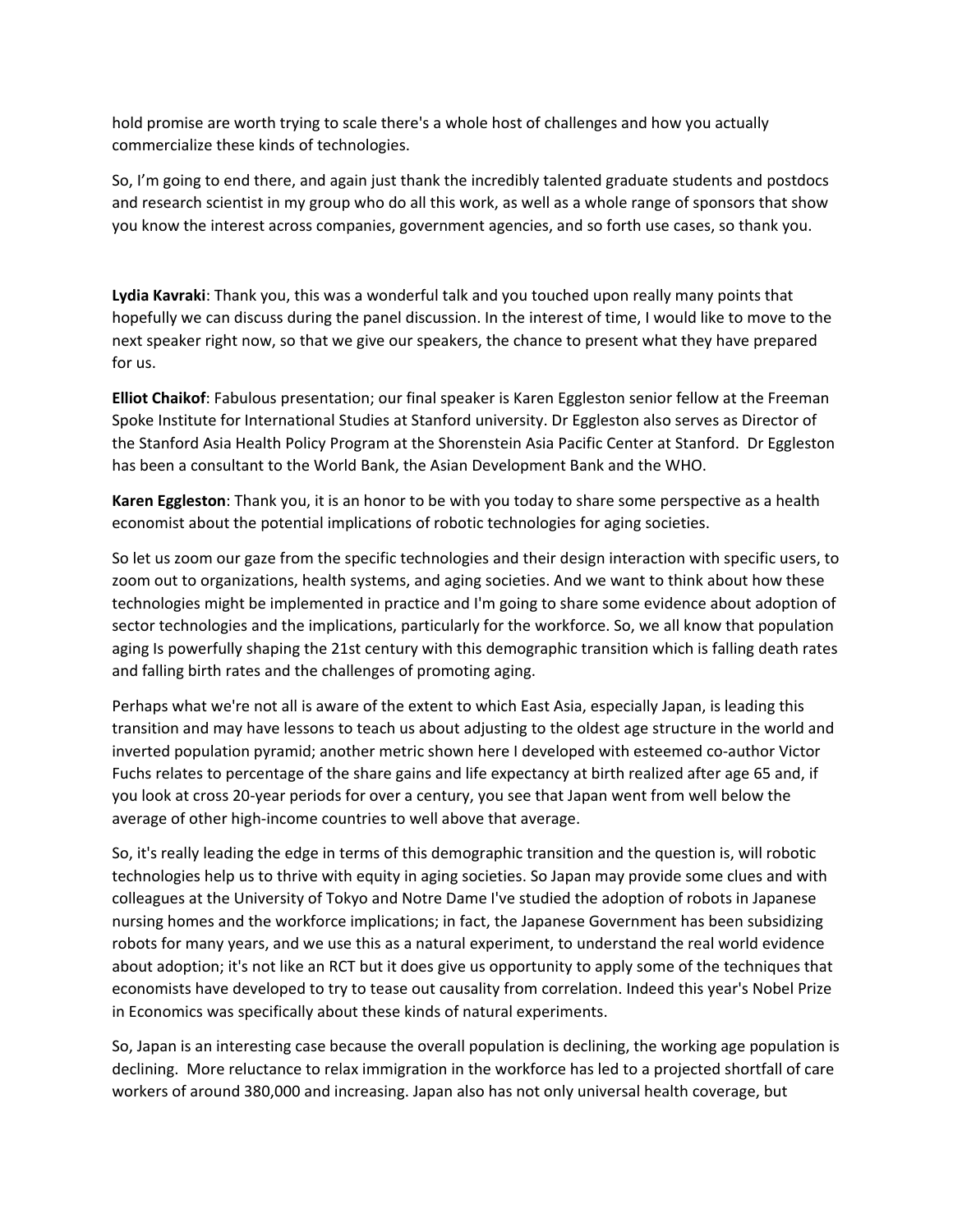universal long‐term care insurance that covers all eligible equity and government prices for all of the services provided. So, we analyzed survey data on over at nursing homes, from 2017 and national survey looking at on this long‐term custodial care, but also some that are like skilled nursing facilities and whether they adopted robots. We find from the broader sample of over 1000 that 26% of these nursing homes had adopted at least one kind of robot and there's a specific definition, it was called a KIKO robot in Japan, the most commonly adopted were monitoring robots but also some of the transfer aid robots like some of the exoskeletons that we heard about from here.

So, here are some examples of those robots in Japan, the most commonly adopted one is mentioned, plus this kind of monitoring robots the word variety for communication and transfer rates. So, our empirical analyses use variation in the generosity of subsidies across prefectures; you can see here in this map, there is considerable variation and we use that to try to tease out maybe what the impact of being exposed to these subsidies for robots were and we do find that although there's a lot of variation subsidies do predict robot adoption. So, when we look at, not just the correlation but potentially the impact of having one of these robots, what do we find? Well, I won't go into the detail as our time is short, just to mention that we find that robot adopting nursing homes employ more direct care staff, not fewer, and they have fewer difficulties with retaining their staff and these additional staff members in the nursing homes were constantly created among what's called in Japan, the non‐regular employees, that is the direct care staff on flexible employment contracts with fewer benefits and also there's some indication that the wages of the full‐time regular nurses was lower. This may be due to the reduction of care burdens, such as fewer night shift hours. And the nursing home managers reported that the likelihood of having difficulty in recruiting retaining staff was lower after they've adopted robots.

Now, we looked at whether the prefectures were systematically different if they had subsidies or not and we find similar trends; in particular, the average job openings to applicants with quite high, very tight labor markets, particularly in long‐term care, both for those with subsidies and no subsidies compared to other occupations in Japan.

So, basically, we find that robot adoption appears to decrease difficulty in staff retention and to increase employment by augmenting the care workers and nurses on flexible employment contracts. There's some impact on wages we have to follow that going forward to see whether the benefits are related to fewer night shift hours or overall shift in who's doing what kinds of tasks within the nursing home. And robots are associated with higher nurse staffing per resident controlling for the resident case mix, so this hints that robot adoption may support quality of care. Although we're still looking into that, more data is needed. So, our findings suggest that robots may not be detrimental to the workforce, indeed may help to address this care gaps that we've heard others talking about and address some of the challenges of rapidly aging populations. With some colleagues we fielded a survey of nursing homes in January of 2020 and we found that the managers overwhelmingly agreed that monitoring robots can help workers understand and help residents, that it can relieve worker mental stress and that both the non‐wearable and the wearable transfer robots like this exoskeletons we heard about earlier can reduce worker physical burden and pain, such as back pain, which is one of the leading reasons that care workers with their work in Japan as elsewhere.

So, I just like to close and save time for discussion by mentioning that economists have developed several tools or metrics think about the impact of AI or embodied AI and robotics going forward across different occupations. These different measures which obviously use kinds of different scales, with more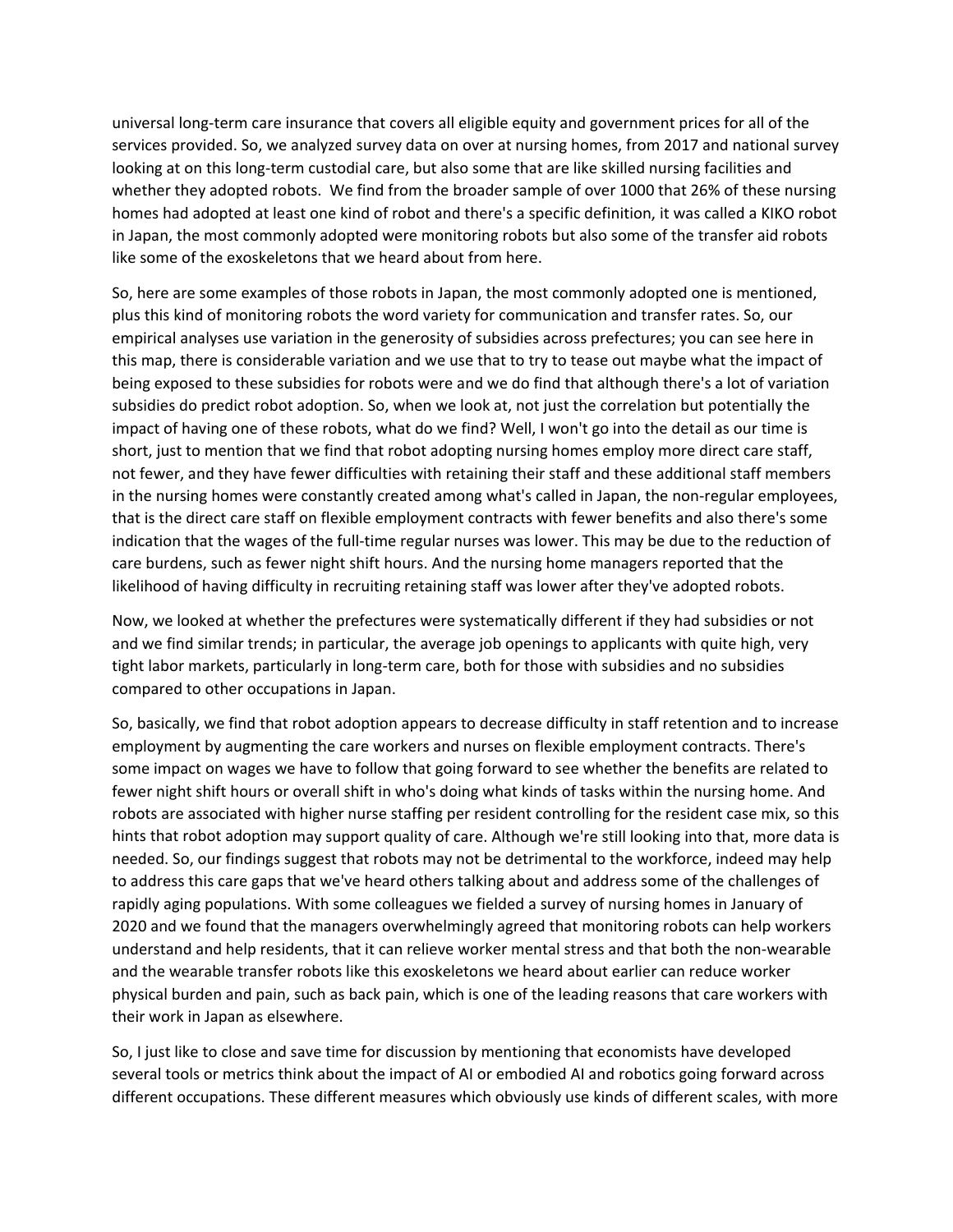variation in the orange one developed by Web. But what you see here is that various health care occupations fall in between. The impact of AI is predicted to be much higher than the lowest scoring occupations all lower than the highest most impacted occupations. And even within healthcare it's not all about radiology and surgeons, but nurses and nursing aides as we've seen are also expected to be impacted. The question is, will it be augmentation and will it support those vital caregiving relationships.

So, I will close by saying that, the question is whether these technologies will augment dignity and affordability of care and caregiving and there have been several major abiding challenges in the health sector, quoting from our dear colleague and co-author Victor Fuchs, who wrote me back in 1974. "Those challenges are high and rapidly rising costs, inequality, and difficulties in access and large disparities in health outcomes."

And as Dr Job very recently commented on that quote "the insight is striking in the 40 plus years since we have seen wide ranging and transformative changes in health and medicine, yet these same challenges remain."

So, the question is can robotic technology and AI innovations, help to address these challenges, I look forward to the discussion, thank you.

**Elliot Chaikof**: That was a fantastic presentation, very provocative. I'd like to ask, you know, what are some of some similarities and differences between Japan and other Asian societies that may help to understand that generalizability of these experiences and. And I guess as a quick follow up we're in the midst of a huge labor crisis, right now, do you think that this will drive adoption and our healthcare systems?

**Karen Eggleston**: Well, thank you for the question they're really important questions, and no one has all of the answers, but, as I mentioned, I think, Japan is particularly informative given the population age structure.

And many of the challenges, there you know are long work hours, high burden of care, staff that feels overwhelmed, care gap, low pay for many of the caregivers, physical burden that leads to high staff turnover, which can impact quality of care, all those are quite similar Japan as I briefly mentioned can be quite different in some sense.

All of these nursing homes are not for profit, they're paid the same way by universal insurance program for long-term care services. There's a reluctance to bring in immigrant labor although that's being relaxed more recently. The ratio of working age to elderly population is even more severe care gap and, in the US, so there are many differences, and of course they're subsidizing robots and not talking about taxing them. But there is some generalizability to begin thinking about how are they incorporating these technologies within their day‐to‐day work flow and is that improving the lives of workers and the residents.

So, I don't know for sure how this is going to play out further in terms of costs, I don't know the answer your second question, either, but I think we have time now for some discussion so I'll leave it to my colleagues as well, thank you.

**Elliot Chaikof:** Well, I think you've teed this up we'd like to welcome all six of our speakers for a panel discussion.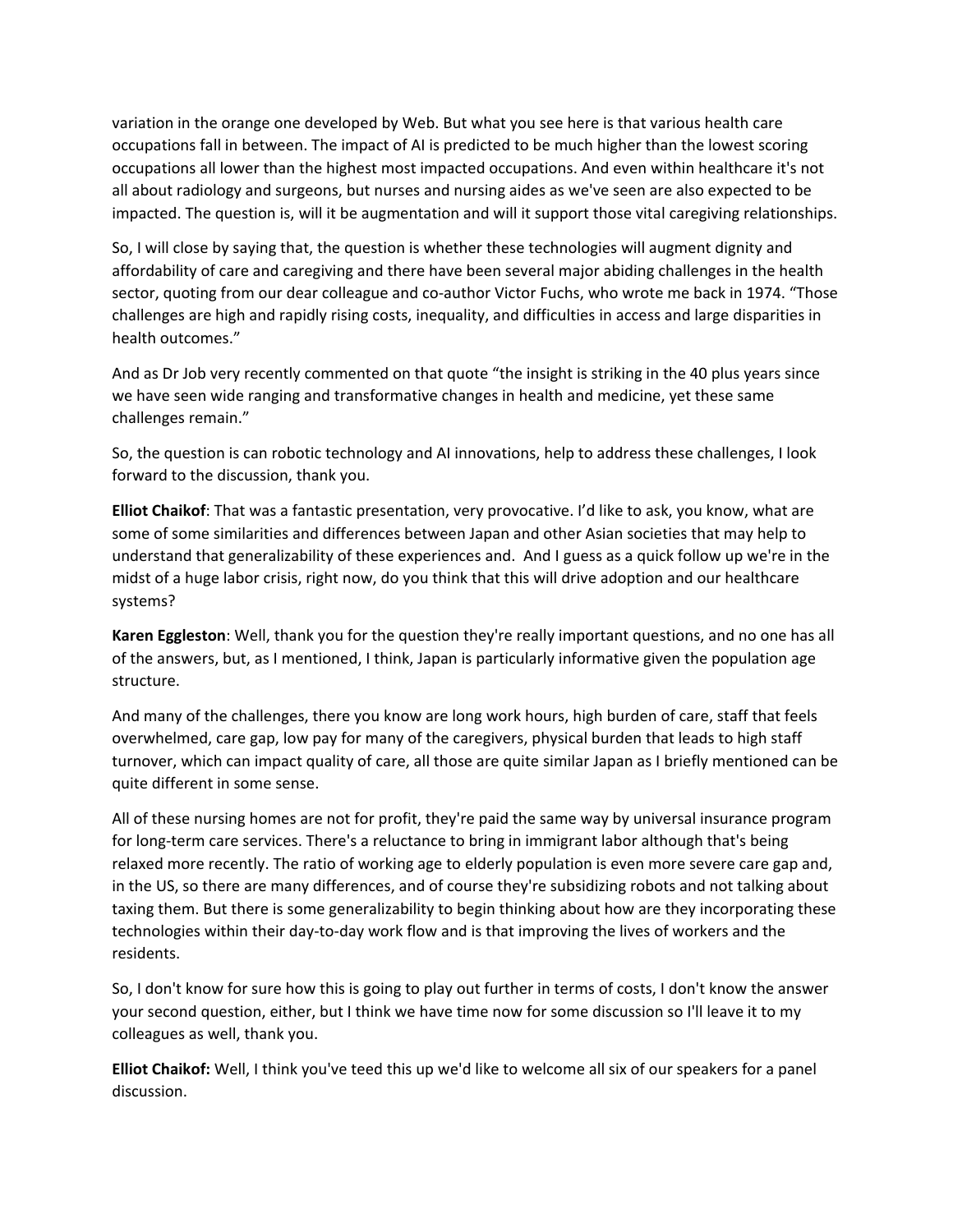**Lydia Kavraki:** That we would like to invite our distinguished colleague, Dr Ruzema Bajcsy a working on roboticist whose research has impacted human modeling.

**Ruzena Bajcsy**: As I was listening to all this presentation, it is very clear that we have made a lot of progress, but what is apparent to me that all the stuff that you guys have shown, are case studies. You can have shown, it can be done. But unfortunately, in order to penetrate the community, to really make these things widely acceptable, you need two things: one is the user acceptance and then, of course is a challenge, and you all have recognized that; but the second thing is cost, Economic. It's well known that from manufacturing and economy, unless you can make things cheaply in large quantities, you know the economy will not allow you to penetrate this technology outside. So, one of the things I was thinking that and I would like to get your answer, in order to get the economy going, have you considered the modernization of this technology, because then one can hope that once can say many things and then come and use it as a composition to tailor to the subjective, because medicine is so subjective, you know, individualized that we will have to face up to that so that's my two cents.

**Lydia Kavraki**: Thank you, can we get the reaction from our panel.

**Brenna d. argall (she/her):** Sure, I'm happy to jump in and so with regards to adding autonomy to assisted machines, I would say that the autonomous pieces themselves actually can be quite affordable. We've made a point of prioritizing that with our robotic wheelchair devices themselves, of course, to begin might not be but, at least in the case with wheelchairs, they should be covered by insurance.

My understanding of actually where the largest bottleneck will be in terms of adding on this sort of technology to assisted machines will be the cost will actually probably come from lawyers' fees that would be involved in the FDA approval process and all of that. And that likely will be necessary for FDA approval and be necessary in order to get this on to insurance reimbursement forums.

And that is actually where I'd love to, however, see the field goal, so when you get fit for a powered wheelchair a therapist will fill out a stack of forms this thick that justifies every seating cushion every interface aspect to the interface of choice, and I would love to actually see autonomy on that form and where you could say that, based on these sorts of needs this is the sort of assistance that would be needed; it will require this kind of software in these kinds of sensors. And if we can get to that point, I definitely don't think we should be designing autonomous wheelchairs from scratch, right; this should be bolt-on technology to existing machines that already have gone through that whole reimbursement process. I saw that there was a question in the chat earlier about accessibility in other parts of the world that perhaps it's already not feasible to think it's already not feasible to think about power wheelchairs, is something that is cost effective in those environments, and that is a very, very valid question and it's something that we need to think about more broadly. But it isn't, I would say, a limitation at least of adding autonomy, specifically, you can think about alternate adding autonomy, even to manual wheelchairs, that would now be much more cost effective. But the devices themselves are certainly something that we don't necessarily see in non-industrialized countries so far or at least not probably throughout the society.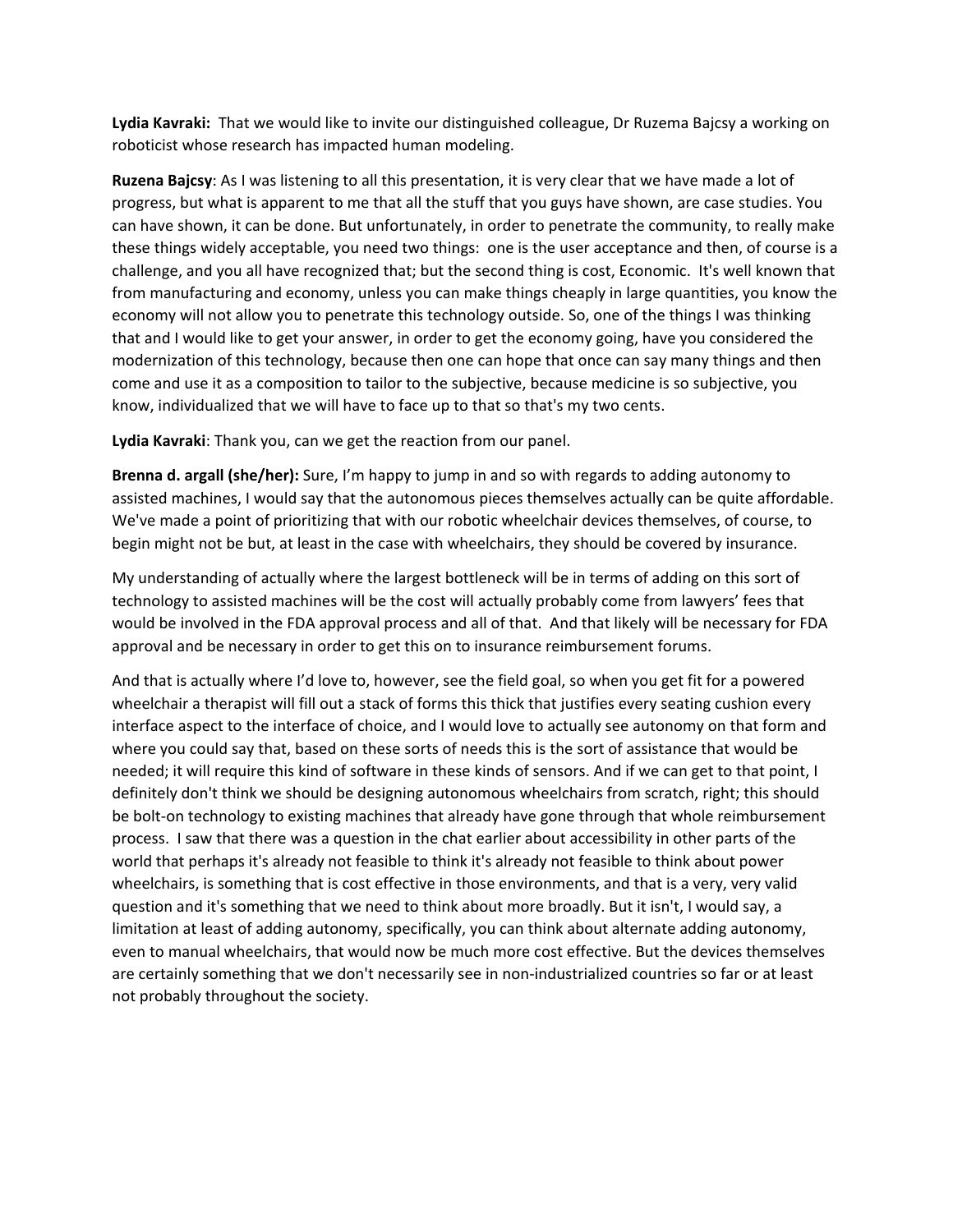**Elliot Chaikof**: I'd like to ask the economist on our panel to weigh in because Japan actively subsidizes robots and we've been talking about taxing them and I'm wondering if you can provide your perspective and insights into how we sort of drive the field and make them more affordable.

**Karen Eggleston**: Thank you it's a critical question and I wouldn't be a health economist if I didn't think it was very important. But whether costs increase or decrease, as you know, it's a very complicated question as to do with the incentives, of the designers are they being rewarded for creating something that delivers the same clinical benefit at lower cost or they're not being rewarded related to cost, even if it's covered by insurance, the taxpayers may be covering that insurance.

So, it comes down to how these technologies are designed and used and that's a complicated question you could ask does a doctor increase cost or decrease costs, well, it depends, how you measure costs and how you measure benefits, right; if a doctor does a high-quality procedure and then reduces readmissions, and improves quality of life. If you measure those things, it might be quite cost effective, so I think we need to think about cost, we need to think about value in the sense of.

The benefits per dollar spent and making it affordable and it's always going to be the case that it's more cost effective, probably to have robotic technologies in Tokyo than in rural parts of India, but we have to adopt different technologies and welcome other's thoughts on that.

**Cynthia Lynn Breazeal**: so I can also just chime in on a different perspective, so in full disclosure I actually founded the company GIBO that produced the robot that I'm showing the videos and GIBO was originally designed to be a mass consumer device so I'll say that the hardware is reasonably affordable, meaning that you know if you're a consumer you're making a considered purchase of you know, hundreds of dollars, but certainly not thousands of dollars with how that the price point of that robot was derived so the challenge now is really it's in the business model.

NTT Disruption is now the owner of the GIBO technical asset, and one of the original ideas of that robot was let's do the smartphone play where you have this device, and you develop a whole ecosystem of developers, who will create skills, a whole range of different kinds of skills, but now for this new kind of device that has these new kinds of interaction of ordinances.

So, I do think in terms of you know, getting value and scaling kind of letting 1000 seeds grow, you know these SDK and APIs that allow a whole host of potential developers in the health space to be able to innovate applications and create an APP store and so forth, I think, is one possible approach. I can tell you that NTT Disruption is pursuing the health care market as their primary market because they see tremendous need and an opportunity there.

But that being said, I mean the business case still has to be made; it's hard you know, businesses, especially for a new kind of technology they would call a new product category; it has its own host of challenges as well, yes.

**Ruzena Bajcsy:** But it was just thinking about all those devices that Paolo showed. You know the implanted stuff, they are doing fantastic job in making new materials, soft robotics, implantable devices, but they all have to be customized, especially if you put anything into your body, it has to be very customized.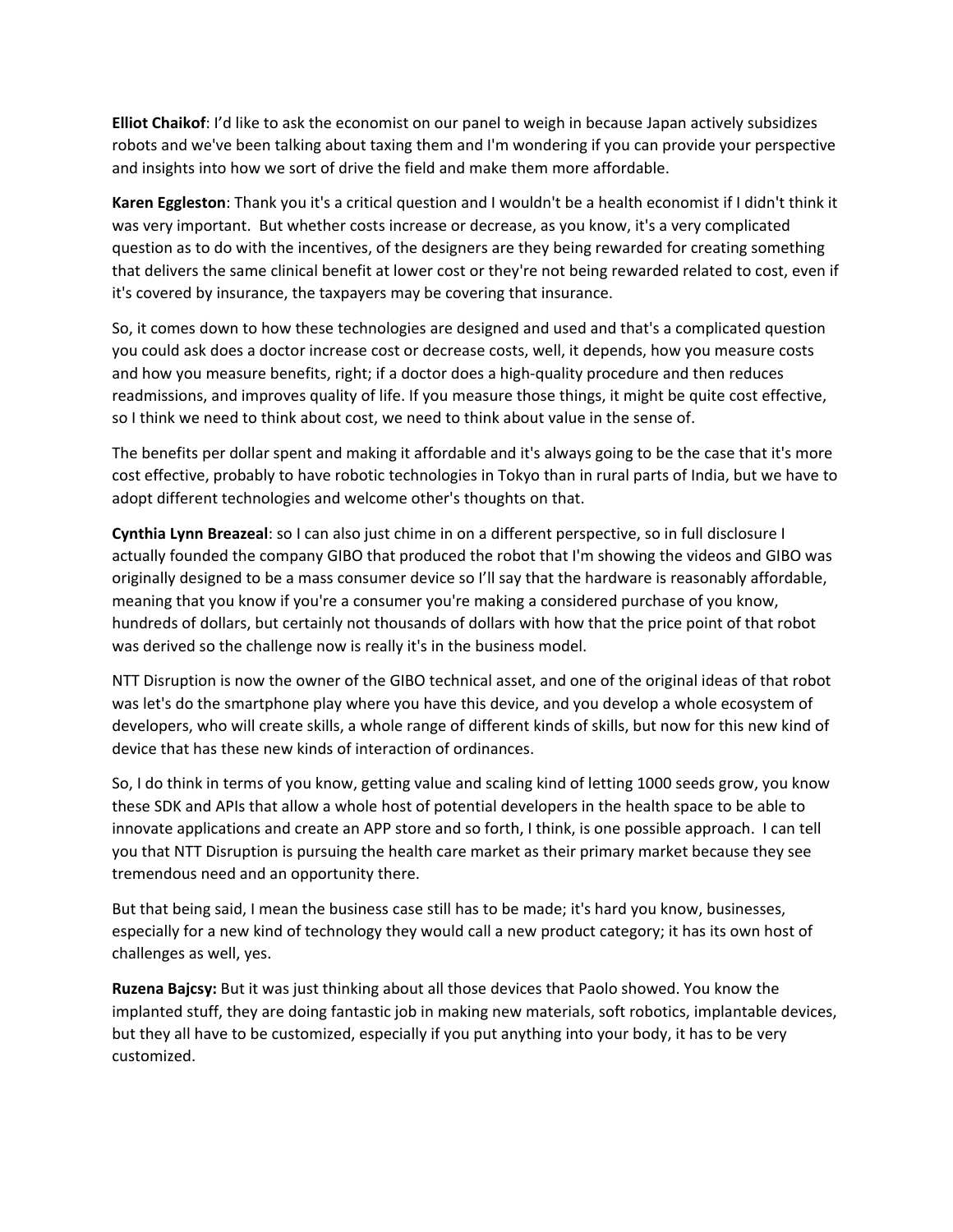**Paolo Dario:** Yes, you are perfectly right; however, I would like to make a point of the DaVinci or the cyberknife. Those are very successful for various reasons, one is that let's say the community of surgery has quite a reach okay, they can influence hospitals very, very deeply and second is that DaVinci is usable for many, many different cases so are the standard tool, very successful. The case of the assisted to the frail elderly and so on is in fact it's a different case. Where personalization is needed, but in the case of surgery, my opinion is a very good example of how robots could be could become not only usable, but the real market in health.

**Lydia Kavraki:** Thank you very much, Paolo this is such a broad topic, it is very difficult. And I think that if we were in person would probably continue this discussion for a while, but we are we've all we've run out of time. And maybe we can take a few more minutes to answer some more broader questions.

And I would like to ask, since this is a session in the context of the meeting of the National Academy of Medicine what can the National Academy of Medicine do to help the field of healthcare robotics tackle the non‐engineering challenges that are limiting innovation and adoption. We've touched upon some of these issues are there, others that you would like to add.

**Michael Goldfarb**: I'll make a quick comment, and I apologize, because this is circling back to the previous question but it's addressing what you just asked to do, Elliot mentioned.

You know the current, as I understand it, status of the taxation policies to tax medical devices and I do, Elliot thinks tax, you know. A major aspect of tax policy is to create to one, incentivize certain behaviors and two you're asking about innovation, you know how do you incentivize innovation I don't think.

You know subsidies are one thing I don't know if you have to go that far, but to tax medical devices seem like the wrong place to. For the government to try to obtain revenue because you're seem if you want the US as we do to be leaders in this area.

Then, then I think you need to incentivize it at minimum not tax it; so I apologize I have kind of gone backwards, to some extent, but I do think in terms of policy that seems to be one of the number of policy changes that could be made; to maybe avoid making it harder to do really what's already hard.

**Elliot Chaikof:** Karen, is it working in Japan?

**Karen Eggleston:** Well, as mentioned subsidies doesn't mean that it's necessarily most cost‐effective; those who responded to our surveys mostly agree that they were cost-effective, but not all.

I think it's really important, and maybe one of the things that the National Academy can do, is to promote and encourage multi‐disciplinary teams to address this issue, using real‐world evidence and see how we can design systems that reward innovators not only designing technologies that helped them, as well as everybody else at affordable cost, but design those complimentary innovations of organization and processes of care that enable them to be used cost effectively.

**Laurel Riek:** Another dimension of this also that the national academies can help with is to provide more help to us to lobby for more support at NSF and NIH. To really help you support this cross‐cutting research, a lot of this work falls through the cracks if you don't fit into particular box. And I think a lot of potentially innovative ideas are not really making it through, and I think that could that could really help a lot.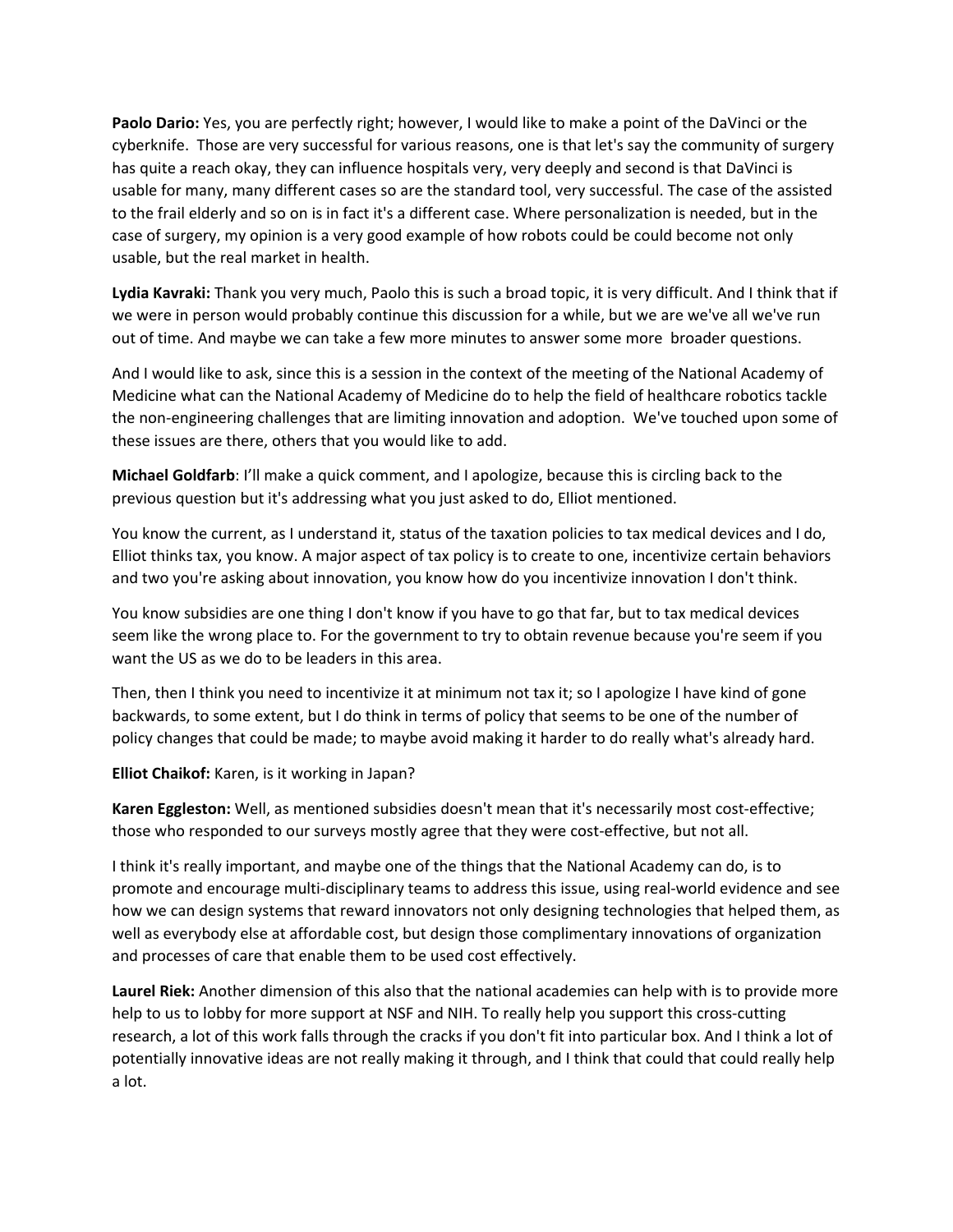You know, one of the challenges is that you're sort of doing two things in parallel: one is you're developing technology of which, as many people said, a lot of this work is still very early; but you're also sort of developing a new kind of health intervention, which has been tested in parallel with technology developments and this message necessitates a lot of basic research, as well as longitudinal feasibility studies to really try to understand, you know, what is this going to be and how is this going to affect how effects are displayed; and is it effective, right, and they want to be able to run effectiveness trials ultimately so that's something else that we want to be able to explore.

I think the other thing as well, is to figure out new ways to support clinicians to do research. A lot of clinicians at academic medical institutions even have a hard time getting dedicated research time, especially in in our current times, which makes it harder for a lot of them to collaborate, and so I think you can give ways to support that can also be really beneficial.

**Elliot Chaikof:** I was just wondering as a complimentary question you know where's the US leading in the field of health care robotics and where is it falling behind; would anybody wish to comment about that?

**Paolo Dario**: Well, I would say leading in surgical robotics.

**Michael Goldfarb**: It's fair to say that we're leading also in the robotic prosthetics and exoskeletons, although US and Europe are pretty closely matched in that regard.

**Roderic Pettigrew:** I'm Roderic Pettigrew and I was previously Director of the National Institute of Medical Imaging and Bioengineering and I'm currently at Texas A&M and Houston Methodist where I just started a new convergence engineering and medical School call INMED.

And I'm a little bit voice challenged, but the question that I have is that these are all marvelous advances, I have specific questions for Michael Cynthia And Karen I won't ask those individual questions because of the time, but the one concern I have is how to bridge the social divide with these fantastic advances so robotics that do a better job of continuing continuously monitoring health being able to monitor health in the home and give feedback would be a marvelous advance the socialization of robotics that Cynthia presented you know is fantastic and that opens up a whole new world where so challenged with seem emotional well‐being now and addressing that.

But all of these technologies are likely accessible to those who get their services from major health care centers but likely less so from those who are out in the community. And I'm just sitting here wondering how do we get this out to the people who are likely the most in need, and where the greatest demand really is. Elliot, this is a challenging discussion, and certainly not going to be answered in next few seconds, but you might think about having a follow-on session about this issue that is sort of suggested by the title of this whole session about equity and diversity and reaching across the divide to provide greater equity, but I haven't quite heard yet how we actually do that.

A little bit with the last line of discussion began to touch on that and I agree with Michael that taxing devices seems counterintuitive if you really want to reach out into the underserved populations.

**Elliot Chaikof:** Well, I think that that's a critical point and that's really you know one reason why we invited Professor Eggleston because I think we have a lot to learn from other countries, particularly Japan, but a lot more work to be done.